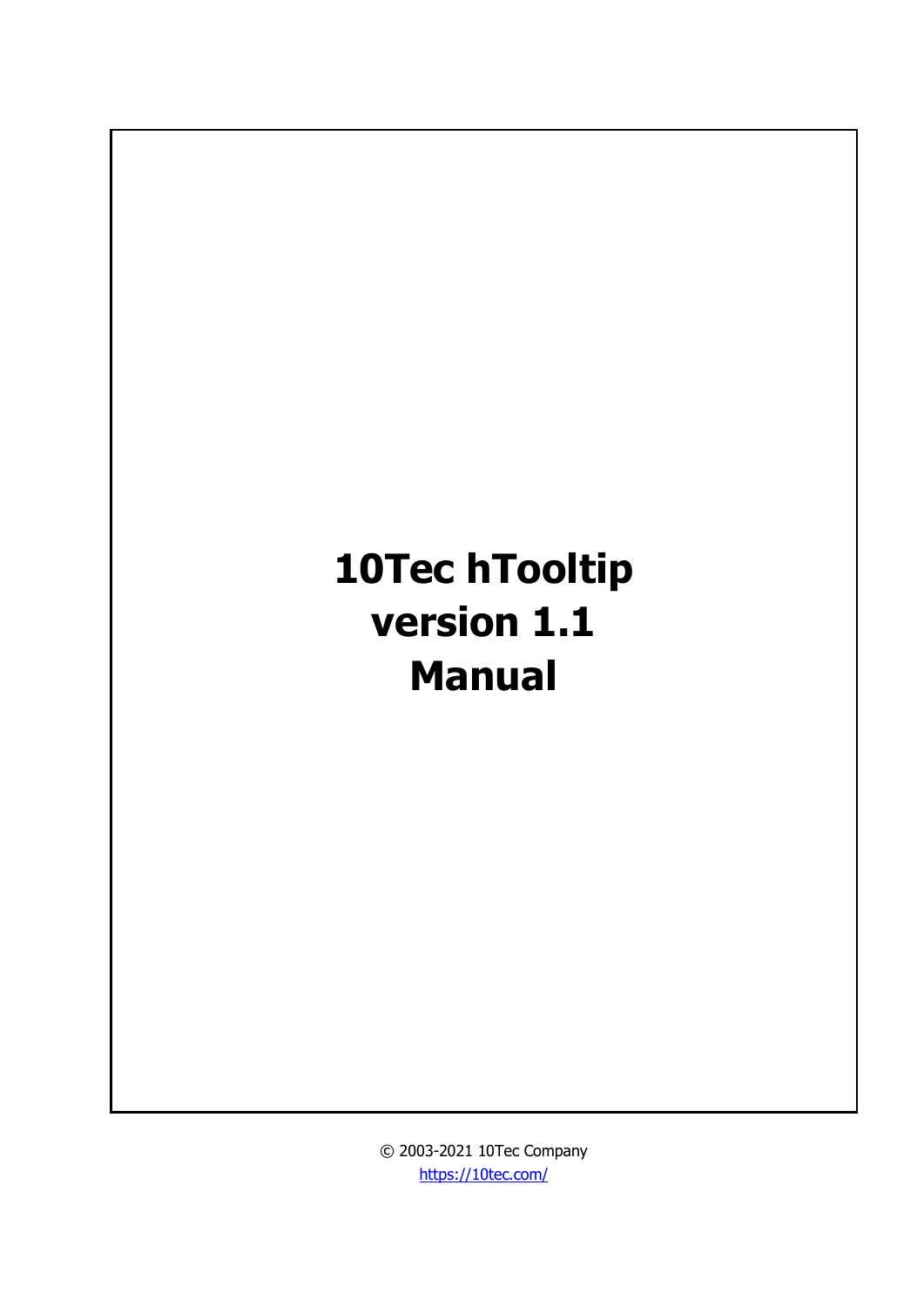# <span id="page-1-0"></span>**Contents**

| Contents. |  |
|-----------|--|
|           |  |
|           |  |
|           |  |
|           |  |
|           |  |
|           |  |
|           |  |
|           |  |
|           |  |
|           |  |
|           |  |
|           |  |
|           |  |
|           |  |
|           |  |
|           |  |
|           |  |
|           |  |
|           |  |
|           |  |
|           |  |
|           |  |
|           |  |
|           |  |
|           |  |
|           |  |
|           |  |
|           |  |
|           |  |
|           |  |
|           |  |
|           |  |
|           |  |
|           |  |
|           |  |
|           |  |
|           |  |
|           |  |
|           |  |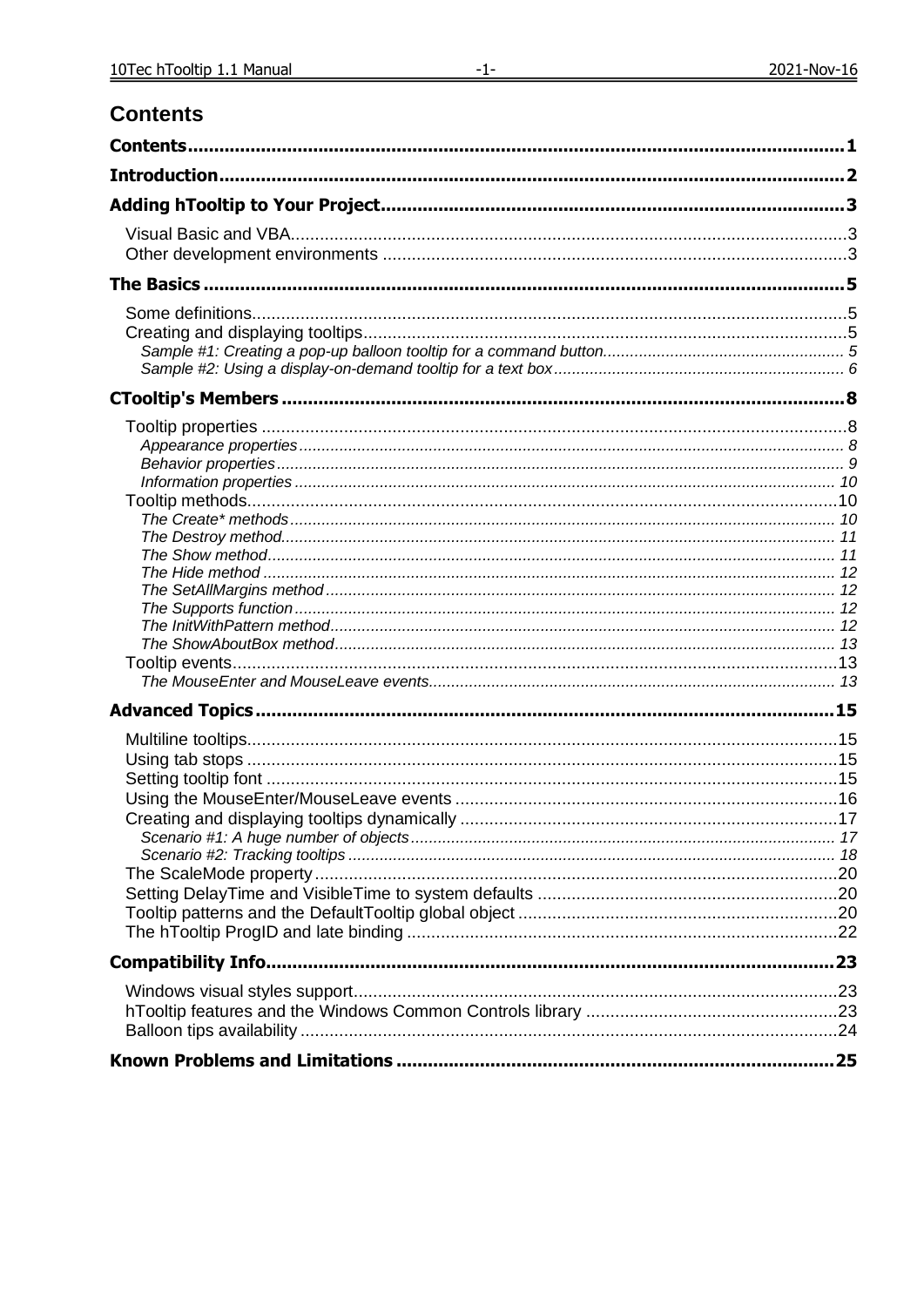# <span id="page-2-0"></span>**Introduction**

The hTooltip component is an ActiveX DLL that provides you with a set of the objects you can use to create native Windows tooltips in your Win32 applications.

The name 'hTooltip' itself means '**h**andy **tooltip**', and the main goal of this component is to give you a handy tool you can use to create system-like tooltips with different options and features in your apps.

With hTooltip you can use the most important features of native Windows tooltips, such as:

- The standard rectangular and balloon styles.
- Tooltips can have a title and one of the predefined system icons.
- Displaying tooltips on demand at a specified point on the screen.
- The ability to adjust the colors of the tooltip window and its text.
- You can set the delay time and visible time of your tooltips.

In addition to these standard system features, hTooltip provides you with the following features which can lighten your work:

- The tooltip object raises the MouseEnter and MouseLeave events for the area it is attached to.
- hTooltip can be used to create tooltips for controls that do not have their own window handle (also known as 'windowless controls'). These are the Label, Shape and Image controls in Visual Basic 6.
- You can specify a rectangular area inside a control for which the tooltip should be displayed.
- hTooltip implements the CreateForVBCtrl method you can use to attach a tooltip to any Visual Basic 6 intrinsic control with one statement.

hTooltip can be used in any version of Windows, both client and server editions are supported. hTooltip automatically uses the visual effects available in latest versions of the OS.

The component was designed originally for Visual Basic 6, but it can be used in development environments that can work with COM objects, including Visual Basic for Applications in Microsoft Office, Microsoft Visual FoxPro, Borland Delphi, and the .NET Framework.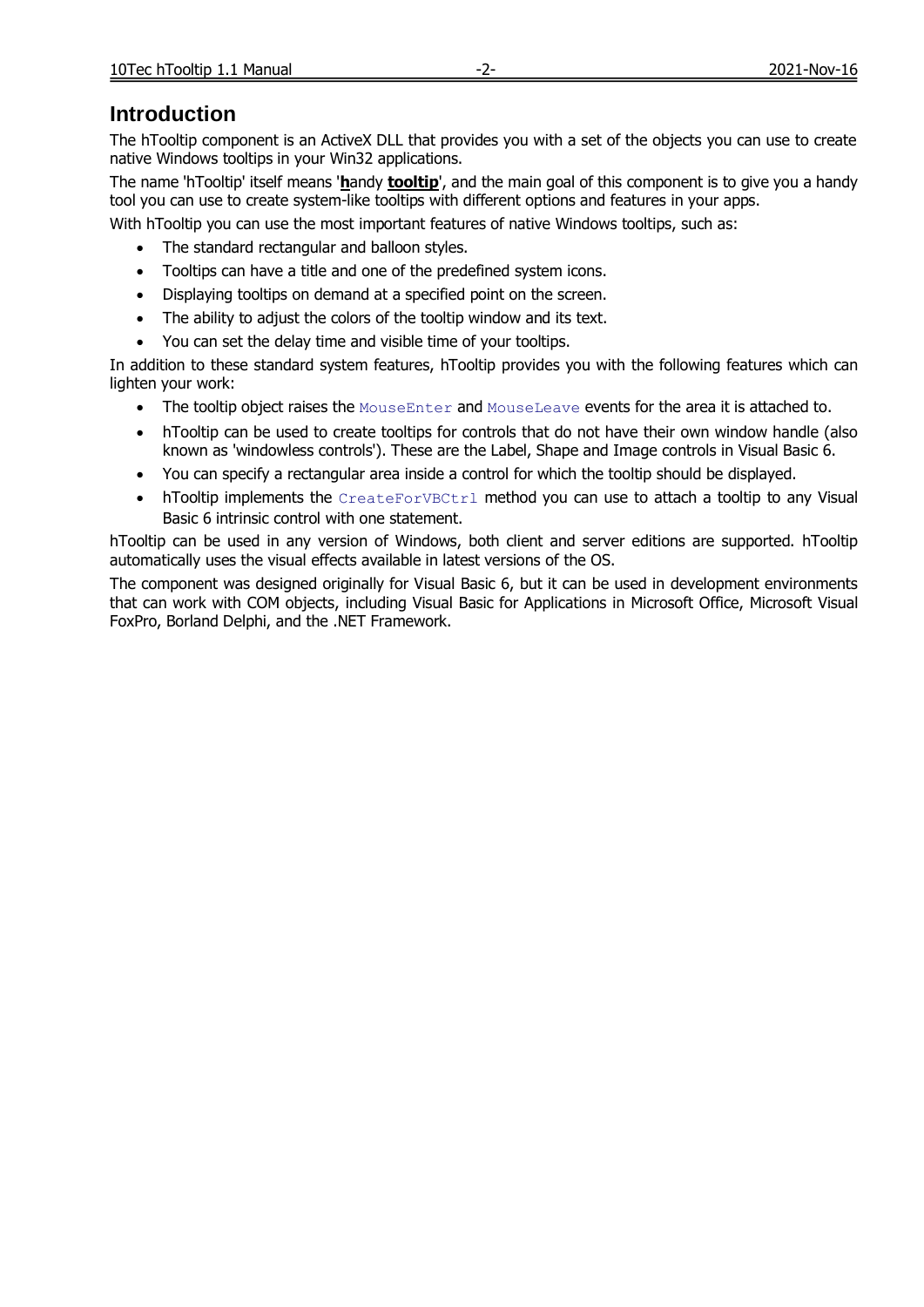# <span id="page-3-0"></span>**Adding hTooltip to Your Project**

# <span id="page-3-1"></span>*Visual Basic and VBA*

hTooltip is an ActiveX DLL and can be added to your project like any other ActiveX DLL in the Project References dialog in VB6 IDE or VBA IDE in Microsoft Office. To open this dialog, select the References… item in the Project menu in VB6 or in the Tools menu in VBA. In the Project References dialog, check the '10Tec hTooltip Component 1.1' item to add the reference to the hTooltip library to your project:

| References - Project1                                                                                                                                                                                                                                                                                                                                                                |        |
|--------------------------------------------------------------------------------------------------------------------------------------------------------------------------------------------------------------------------------------------------------------------------------------------------------------------------------------------------------------------------------------|--------|
| Available References:                                                                                                                                                                                                                                                                                                                                                                | ОК     |
| ■ Visual Basic For Applications<br>☑ Visual Basic runtime objects and procedures                                                                                                                                                                                                                                                                                                     | Cancel |
| v Visual Basic objects and procedures<br><b>▽</b> OLE Automation                                                                                                                                                                                                                                                                                                                     | Browse |
| 1.1 10Tec hTooltip Component 1.1<br>AccessibilityCplAdmin 1.0 Type Library<br>ActiveMovie control type library<br>AP Client 1.0 HelpPane Type Library<br>Priority<br>AP Client 1.0 Type Library<br>AppIdPolicyEngineApi 1.0 Type Library<br>Assistance Platform Client 1.0 Data Services Type Lib<br>ATL 2.0 Type Library<br>azroles 1.0 Type Library<br>Bdel IISrv 1.0 Tyne Library | Help   |
| 10Tec hTooltip Component 1.1                                                                                                                                                                                                                                                                                                                                                         |        |
| D:\Projects\Components\10Tec_hTooltip_110.dll<br>Location:<br>Standard<br>Language:                                                                                                                                                                                                                                                                                                  |        |

If the hTooltip library is not listed, click the Browse… button and select the hTooltip library DLL (10Tec\_hTooltip\_110.dll) in the Add Reference dialog.

Now you can use hTooltip's objects in your code. The IntelliSense feature proves that you are using early binding in your project:

| Project1 - Form1 (Code) |                                                                                                                                   | $\qquad \qquad =$ |
|-------------------------|-----------------------------------------------------------------------------------------------------------------------------------|-------------------|
| (General)               | (Declarations)<br>$\checkmark$                                                                                                    |                   |
| Option Explicit         |                                                                                                                                   |                   |
| Private objTT as cto    | CTooltip<br>CTooltipPattern<br>ed Currency<br><b>の</b> Data<br>B DataBinding<br>■ DataBindings<br>d <sup>a</sup> DataBOFconstants |                   |
| E                       |                                                                                                                                   | $-11$             |

The CTooltip and CTooltipPattern items are classes from the hTooltip library.

## <span id="page-3-2"></span>*Other development environments*

Some development environments let you use COM objects but do not let you add references to ActiveX DLLs. In this case you can use hTooltip's objects via late binding. Each COM object has its own program identifier or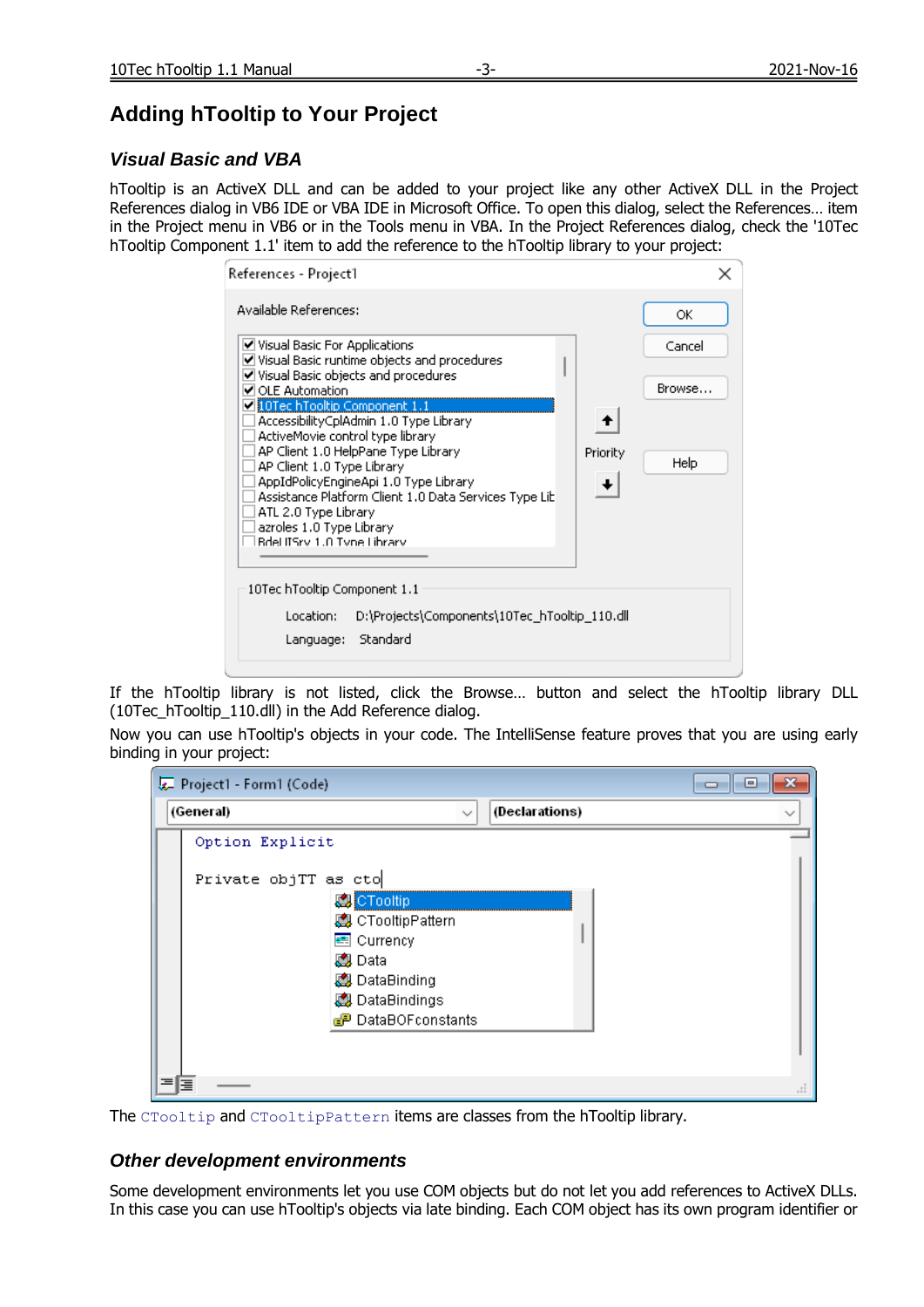ProgID, and hTooltip's one is 'hTT110\_10Tec'. This lets you create hTooltip's objects by their ProgIDs. For instance, the core class in the hTooltip library has the name 'CTooltip', and in Visual FoxPro you can create an instance of this object with the following statement:

objHTT = CREATEOBJECT("hTT110\_10Tec.CTooltip")

Note that CreateObject is also an intrinsic function in VB6 and VBA, and you can use it to create the reference to the instance of the CTooltip class using late binding. For more details, see the topic The hTooltip [ProgID and late binding](#page-22-0) in this document.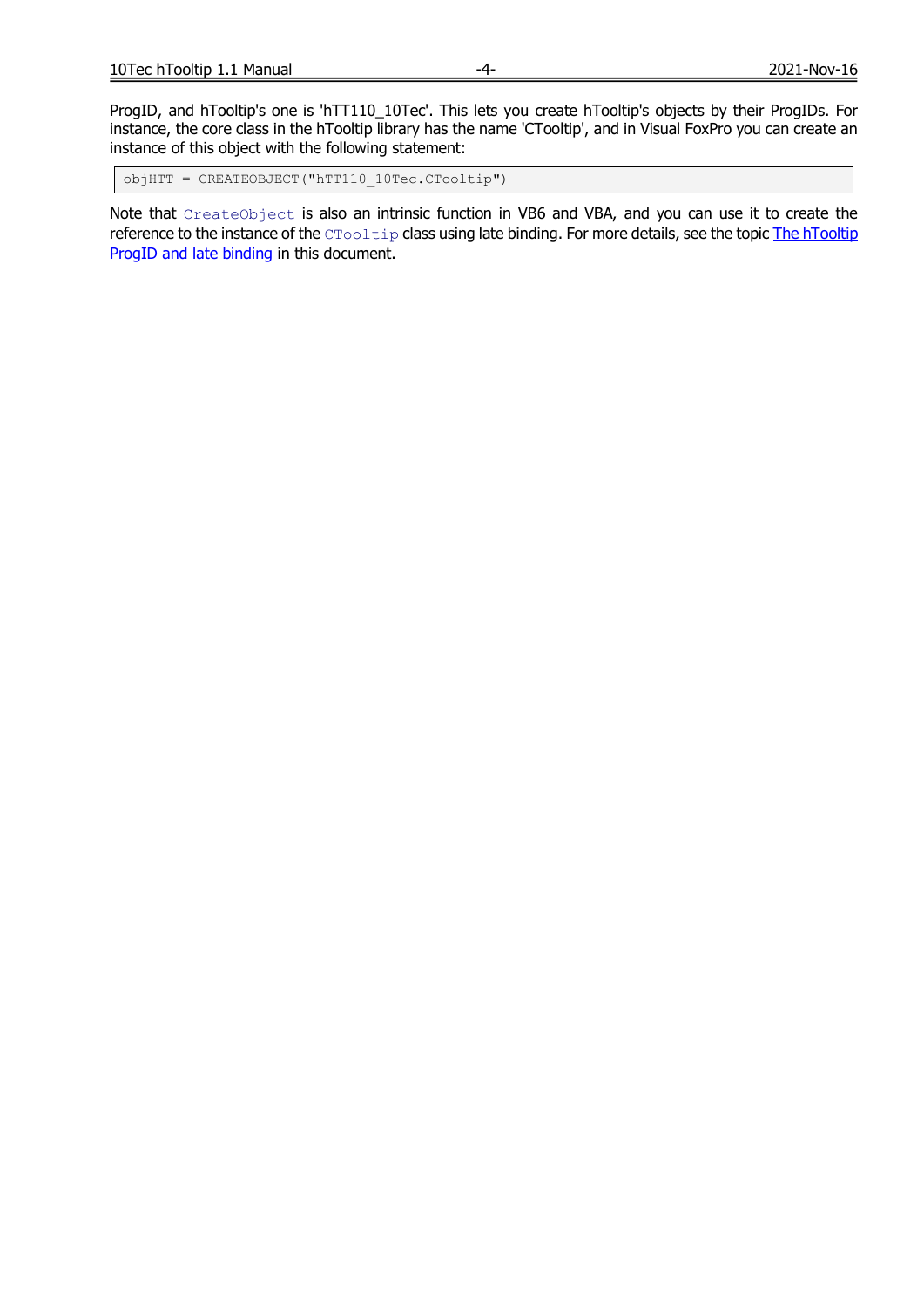# <span id="page-5-0"></span>**The Basics**

## <span id="page-5-1"></span>*Some definitions*

**The tooltip control** (or simply '**tooltip**' in the text below) is a pop-up window that displays text and optionally an icon. The text usually describes a **tool**, which is either a window, such as a child window or control, or an application-defined rectangular area within a window's client area. The pop-up window with tooltip text is called **the tooltip window**.

In this document we often use the term **tooltip object** meaning the object in your code the tooltip functionality is provided with.

# <span id="page-5-2"></span>*Creating and displaying tooltips*

The CTooltip class is the core class of the hTooltip component. You deal with it when you create tooltips in your apps.

To create a tooltip in your app:

- 1) Create the instance of the CTooltip class.
- 2) Set the required properties of your tooltip.
- 3) Create and attach the tooltip window to a control or a rectangular area with one of the Create\* methods.

The tooltip can then be displayed on the screen using one of the following 2 modes:

#### 1. The pop-up mode.

This is the default mode. The tooltip appears automatically, or pops up, when the mouse pointer hovers over the tool. The tooltip appears near the pointer and disappears when the user clicks a mouse button or moves the pointer away from the tool.

#### 2. The display-on-demand mode.

The tooltip is displayed on the screen when you invoke the  $Show$  method in code. This mode must be turned on with the DisplayOnDemand property; in this case the tooltip does not pop up automatically when the mouse pointer hovers over the tool. The coordinates the tooltip is displayed at are also specified with the Show method.

#### <span id="page-5-3"></span>**Sample #1: Creating a pop-up balloon tooltip for a command button**

[The source code for this section is stored in the Tutorial 1 -](Tutorials/Tutorial%201%20-%201st%20balloon%20tooltip/) 1st balloon tooltip

This sample demonstrates how to create a balloon tooltip and attach it to a command button in a VB6 form. The result will look like the following:

| d. Form1 |           |                          | × |
|----------|-----------|--------------------------|---|
|          |           |                          |   |
|          |           |                          |   |
|          |           | My first balloon tooltip |   |
|          |           |                          |   |
|          | Claymand1 |                          |   |
|          |           |                          |   |
|          |           |                          |   |
|          |           |                          |   |
|          |           |                          |   |

Create a new exe-application project with one form in VB6 and place the CommandButton control on the form. Name the button Command1, then declare the variable that will store the reference to the tooltip object in the form's module: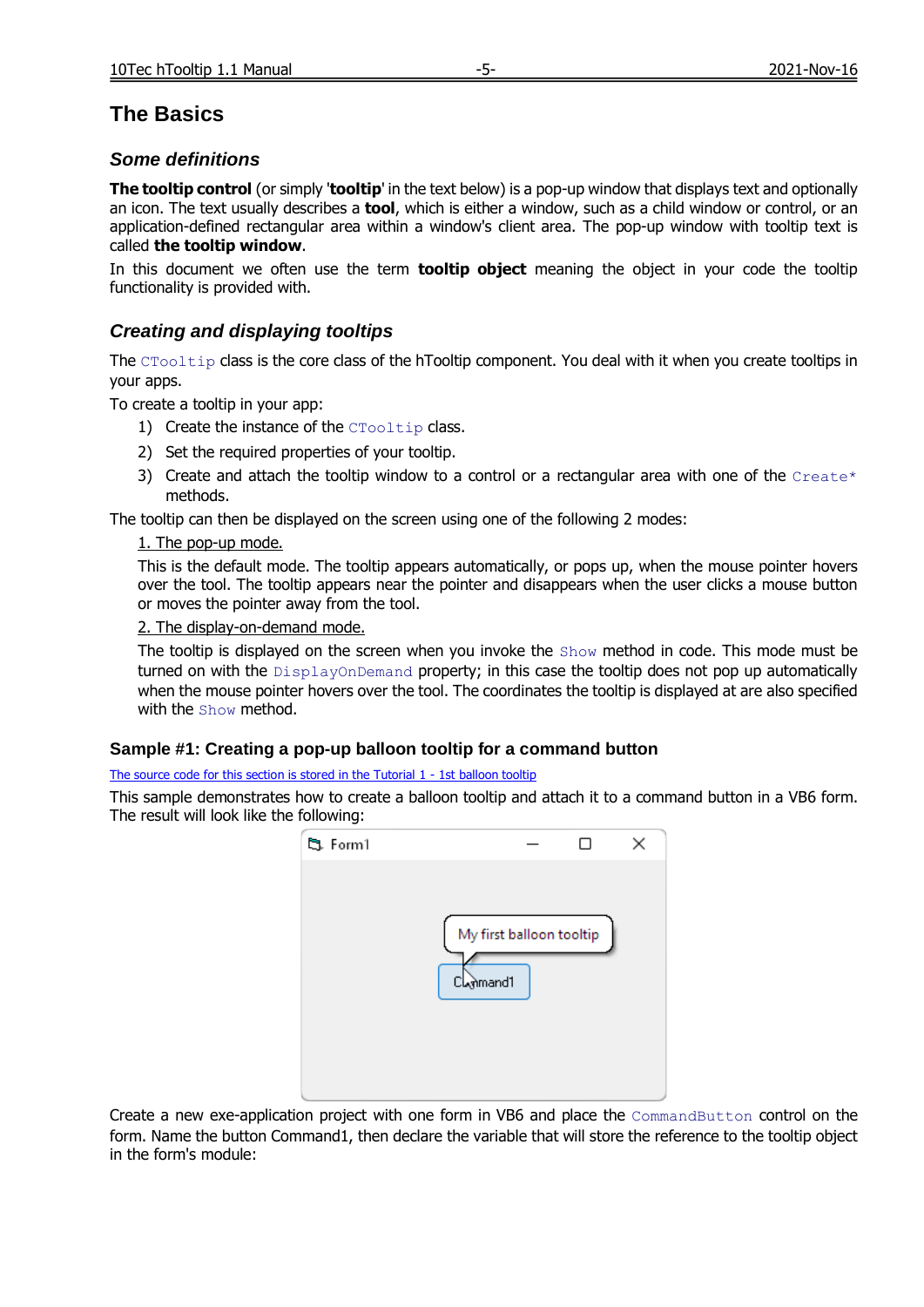Private objTT As CTooltip

In the Form Load event sub create the instance of the CTooltip class:

Set objTT = New CTooltip

Then initialize its properties. We will create a balloon tooltip with the text 'My first balloon tooltip':

```
objTT.Text = "My first balloon tooltip"
objTT.Style = httStyleBalloon
```
And finally we need to create the real tooltip window for our button Command1:

```
objTT.CreateForVBCtrl Command1
```
That's all! When you launch a form and place the mouse pointer over the command button, the tooltip appears. The full source code looks like the following:

```
Private objTT As CTooltip
Private Sub Form_Load()
   Set objTT = New CTooltip
   objTT.Text = "My first balloon tooltip"
   objTT.Style = httStyleBalloon
   objTT.CreateForVBCtrl Command1
End Sub
```
**Important!** You must declare an instance of the CTooltip class at module level. If you do it inside a procedure, the tooltip object is released automatically when the procedure finishes and therefore the tooltip will never appear.

#### <span id="page-6-0"></span>**Sample #2: Using a display-on-demand tooltip for a text box**

[The source code for this section is stored in the Tutorial 2 -](Tutorials/Tutorial%202%20-%20Tooltip%20on%20demand/) Tooltip on demand

In this sample we demonstrate how to emulate a user message with a display-on-demand tooltip.

We will check the password the user entered into the text box, so place a text box and a command button with their default names Text1 and Command1 on a form. Then change the caption of the button to 'Check' and set the PasswordChar property of the text box to '\*'. We will compare the entered password with the word 'password' itself when the user presses the Check command button and will display a tooltip-based message if the user entered an incorrect password:



As always, let's declare the tooltip object at the form's module level: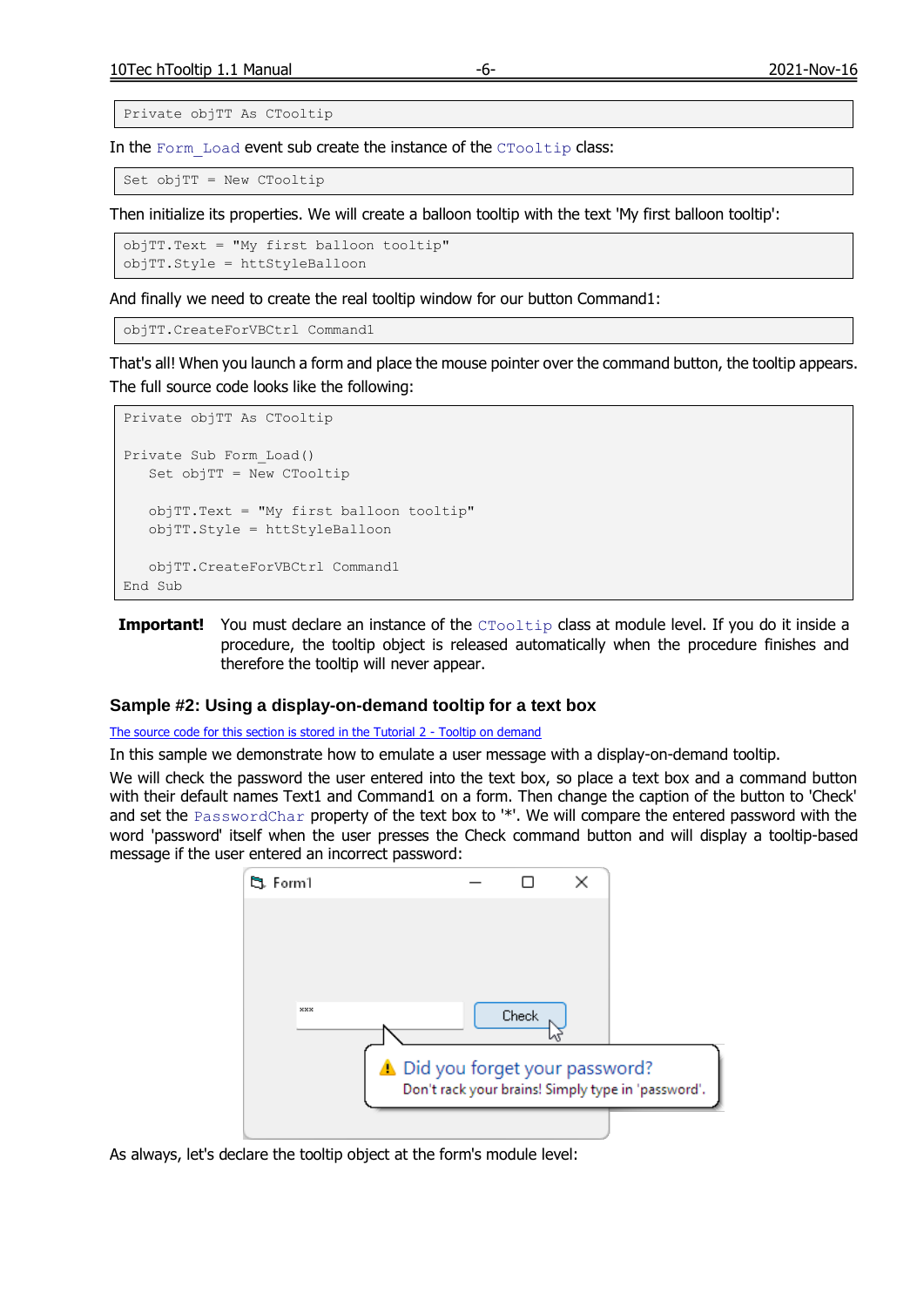Private objTT As CTooltip

Then create the tooltip with the message text and icon and attach it to the command button. We do it in the Load event of the form:

```
Private Sub Form_Load()
   Set objTT = New CTooltip
    With objTT
      .Title = "Did you forget your password?"
       .Text = "Don't rack your brains! Simply type in 'password'."
       .Icon = httIconWarning
       .Style = httStyleBalloon
       .DisplayOnDemand = True
   End With
    objTT.CreateForVBCtrl Text1
End Sub
```
Finally, add the required validation code to the  $\text{Click}$  event of the command button:

```
Private Sub Command1_Click()
   If Text1.Text <> "password" Then
       objTT.Show Text1.Width / 2, Text1.Height * 0.7
   Else
      MsgBox "The password is correct"
    End If
End Sub
```
When you display a tooltip on demand, you specify the coordinates in the Show method in the Left and Top properties of the control the tooltip is attached to. The stem of our balloon tooltip starts at that point.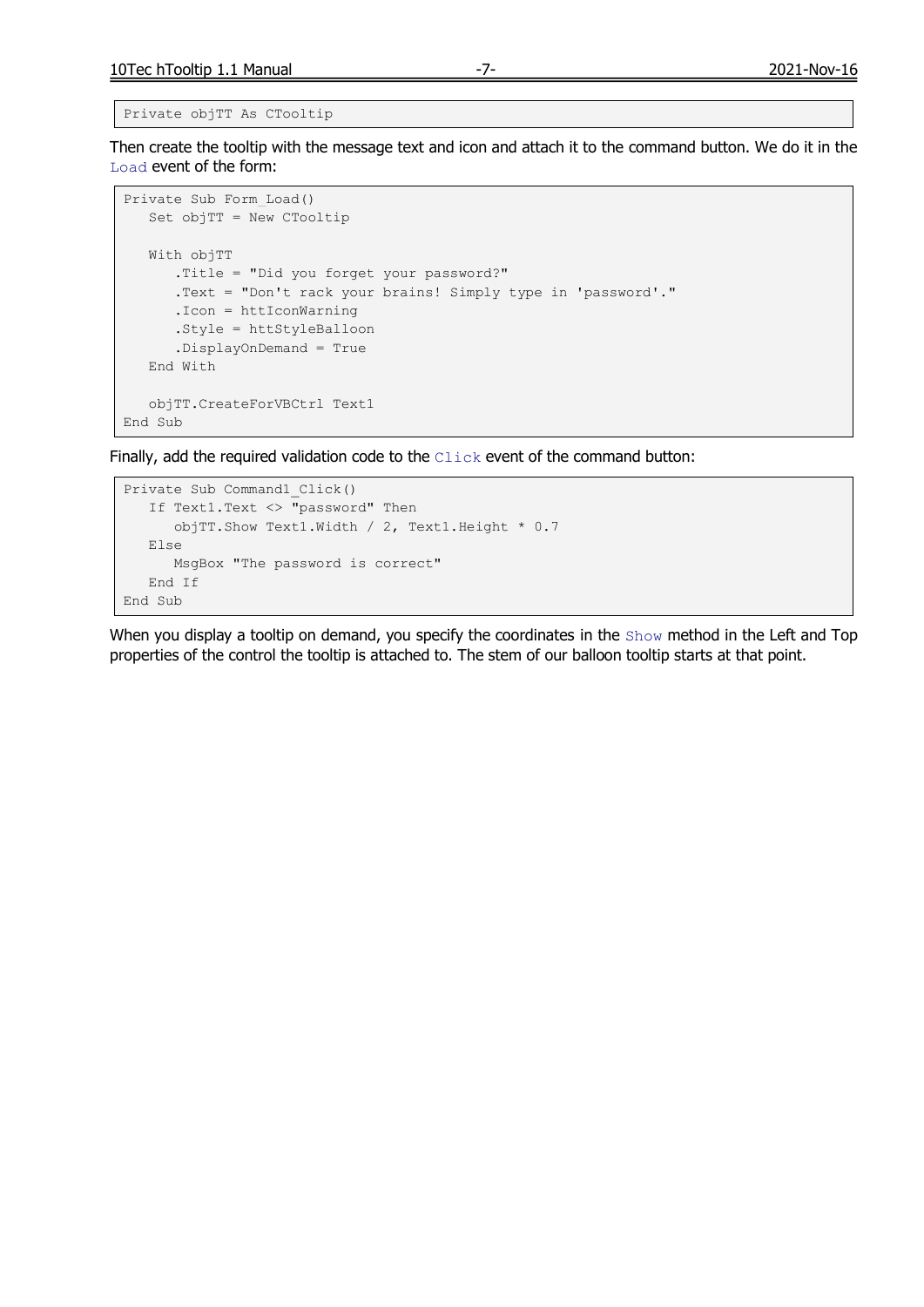# <span id="page-8-1"></span><span id="page-8-0"></span>*Tooltip properties*

The CTooltip class provides you with a set of properties you can use to control your tooltips or get info about them. These properties can be organized into the following 3 groups:

- 1) Properties that define the appearance of a tooltip.
- 2) Properties that control the behavior of the tooltip.
- 3) Information properties to retrieve some info about a tooltip.

The tables below briefly describe properties in each group.

## <span id="page-8-2"></span>**Appearance properties**

| <b>Property</b> | <b>Type</b>    | <b>Description</b>                                                                                                                                                                                                                                                                                         | <b>Default value</b>                               |
|-----------------|----------------|------------------------------------------------------------------------------------------------------------------------------------------------------------------------------------------------------------------------------------------------------------------------------------------------------------|----------------------------------------------------|
| BackColor       | OLE_COLOR      | Gets/sets the background color of the<br>tooltip.                                                                                                                                                                                                                                                          | vbInfoBackground<br>(&H80000018)                   |
| Font            | <b>StdFont</b> | Contains a font object used to display<br>the tooltip text.                                                                                                                                                                                                                                                | default<br>(the<br>Nothing<br>system font is used) |
| ForeColor       | OLE COLOR      | Gets/sets the color of the text in the<br>tooltip window.                                                                                                                                                                                                                                                  | vbInfoText<br>(&H80000017)                         |
| Icon            | EIconType      | Gets or sets one of the predefined<br>system icons displayed in the tooltip's<br>title:<br>$\ddot{Q}$ - httIconInfo (1)<br>$\triangle$ - httIconWarning (2)<br>3) - httIconError (3)<br>no icon - httNoIcon (0)<br>Note that the tooltip should have a<br>title in order to display one of these<br>icons. | $htthoIcon$ $(0)$                                  |
| MarginBottom    | Long           | Specifies the bottom margin, in<br>pixels, between the tooltip window<br>border and the text contained within<br>the tooltip window.                                                                                                                                                                       | $\mathbf 0$                                        |
| MarginLeft      | Long           | Specifies the left margin, in pixels,<br>between the tooltip window border<br>and the text contained within the<br>tooltip window.                                                                                                                                                                         | $\overline{0}$                                     |
| MarginRight     | Long           | Specifies the right margin, in pixels,<br>between the tooltip window border<br>and the text contained within the<br>tooltip window.                                                                                                                                                                        | $\mathbf{0}$                                       |
| MarginTop       | Long           | Specifies the top margin, in pixels,<br>between the tooltip window border<br>and the text contained within the<br>tooltip window.                                                                                                                                                                          | 0                                                  |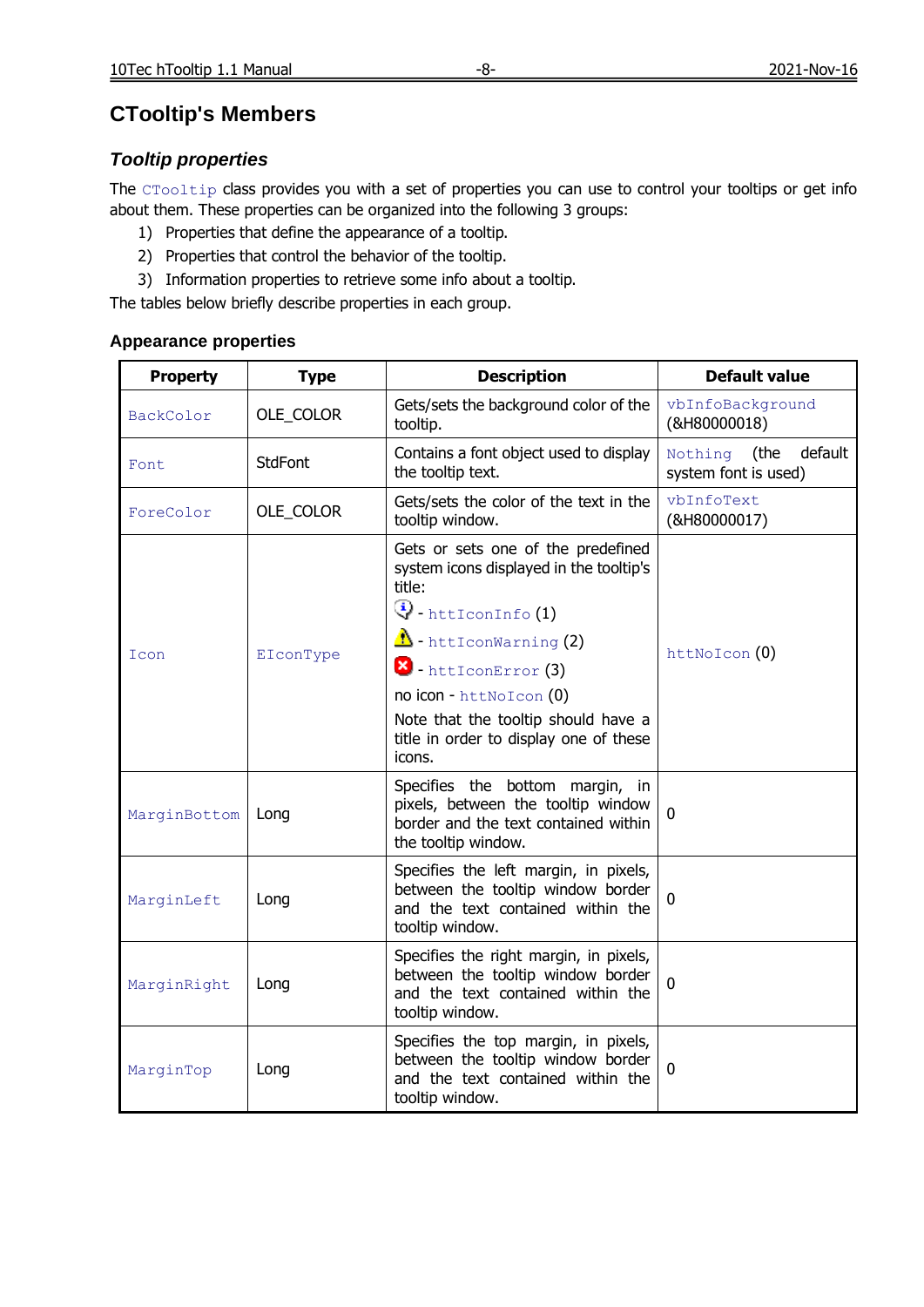| MaxWidth | Long          | Specifies the maximum width, in<br>pixels, of the tooltip window. If the<br>tooltip string exceeds the maximum<br>width, the control breaks the text into<br>multiple lines, using spaces to<br>determine line breaks.         | 2,147,483,647        |
|----------|---------------|--------------------------------------------------------------------------------------------------------------------------------------------------------------------------------------------------------------------------------|----------------------|
| Style    | ETooltipStyle | Gets or sets the style of the tooltip.<br>Accepts the following values from the<br>ETooltipStyle enumeration:<br>httStyleStandard (0, normal<br>rectangular tooltip)<br>or<br>httStyleBalloon (1, new modern<br>balloon style) | httStyleStandard (0) |
| Text     | String        | Gets/sets the text of the tooltip. The<br>tooltip isn't displayed if this property<br>is empty.                                                                                                                                | an empty string      |
| Title    | String        | Gets/sets the title of the tooltip.                                                                                                                                                                                            | an empty string      |

# <span id="page-9-0"></span>**Behavior properties**

| <b>Property</b>      | <b>Type</b>    | <b>Description</b>                                                                                                                                                                                                                                  | <b>Default value</b>                                      |
|----------------------|----------------|-----------------------------------------------------------------------------------------------------------------------------------------------------------------------------------------------------------------------------------------------------|-----------------------------------------------------------|
| AppearInInactiveForm | Boolean        | Specifies whether the tooltip is<br>displayed when the form is<br>inactive.                                                                                                                                                                         | False                                                     |
| Centered             | Boolean        | Specifies whether the tooltip<br>window is centered below the<br>tool it is attached to.                                                                                                                                                            | False                                                     |
| DelayTime            | Integer        | Gets/sets the length of time, in<br>milliseconds, the mouse pointer<br>must remain stationary within<br>the tool's bounding rectangle<br>before the tooltip window<br>appears.<br>Assign -1 to set to the system<br>default value.                  | the double-click time<br>in the OS (by default<br>500 ms) |
| DisplayOnDemand      | <b>Boolean</b> | Specifies whether the tooltip will<br>work in the standard pop-up<br>mode (False) or will be forcibly<br>displayed with the Show method<br>(True).                                                                                                  | False                                                     |
| MouseEnterOnCreation | Boolean        | Specifies<br>whether<br>the<br>event will<br>be<br>MouseEnter<br>raised automatically when the<br>tooltip window is created. Set<br>this property to True if the tooltip<br>is created when the mouse<br>pointer is inside the destination<br>area. | False                                                     |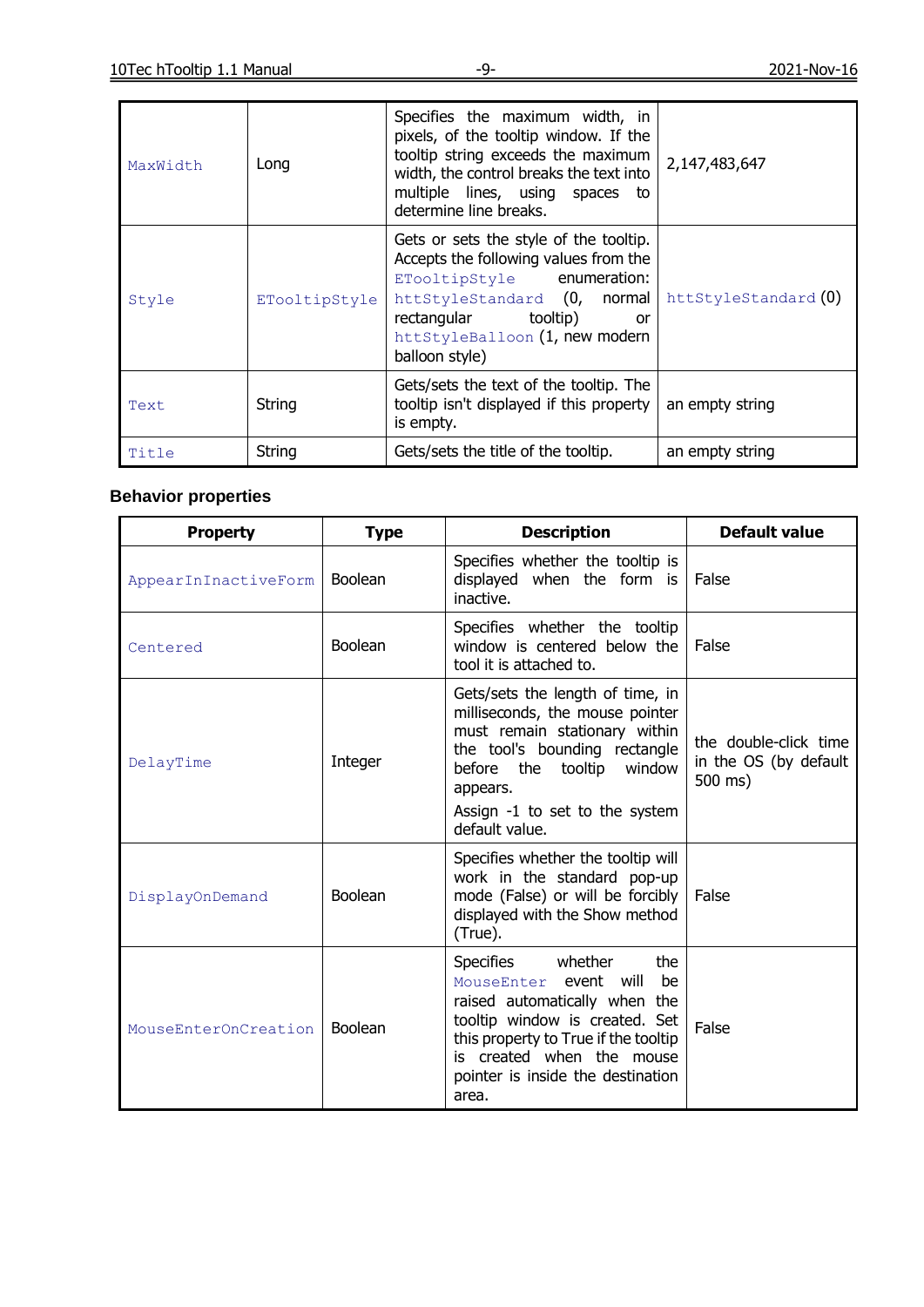| ScaleMode        | EScaleMode     | Specifies the measurement unit<br>coordinate parameters.<br>for<br>Accepts one of the following<br>values from the EScaleMode<br>enumeration: httScaleTwips<br>(0) or httScalePixels (1).                            |                                                                                      |
|------------------|----------------|----------------------------------------------------------------------------------------------------------------------------------------------------------------------------------------------------------------------|--------------------------------------------------------------------------------------|
| SmartPositioning | <b>Boolean</b> | Forces the tooltip window to<br>adjust<br>its<br>coordinates<br>automatically<br>when<br>it it<br>-is<br>displayed to reveal as much of<br>the tool's bounding rectangle as<br>possible.                             | True                                                                                 |
| UseFadeEffect    | Boolean        | Specifies whether the tooltip will<br>use the fade system effect if it is<br>possible in the current OS.                                                                                                             | True                                                                                 |
| UseSlideEffect   | <b>Boolean</b> | Specifies whether the tooltip will<br>use the slide system effect if it is<br>possible in the current OS.                                                                                                            | True                                                                                 |
| VisibleTime      | Integer        | Gets/sets the length of time, in<br>milliseconds, the tooltip window<br>remains visible if the pointer is<br>stationary within the tool's<br>bounding rectangle.<br>Assign -1 to set to the system<br>default value. | the double-click time<br>in the OS multiplied by<br>default<br>(by<br>10<br>5000 ms) |

### <span id="page-10-0"></span>**Information properties**

These properties are read-only.

| <b>Property</b> | Type           | <b>Description</b>                                                                       |  |
|-----------------|----------------|------------------------------------------------------------------------------------------|--|
| IsActive        | Boolean        | Indicates whether the tooltip window is visible                                          |  |
| IsCreated       | <b>Boolean</b> | Returns a boolean value which indicates whether the WinAPI tooltip window<br>is created. |  |
| HwndParent      | Long           | Returns the WinAPI handle of the window the tooltip is attached to.                      |  |
| HwndTooltip     | Long           | Returns the WinAPI handle of the tooltip window itself.                                  |  |

# <span id="page-10-1"></span>*Tooltip methods*

#### <span id="page-10-2"></span>**The Create\* methods**

To display a tooltip window, it is not enough to create an instance of the CTooltip class and set the required properties. You must create the tooltip window itself and attach it to a particular control or an entire window. One of the Create\* methods is used for that.

The first method from the Create\* family you generally use for intrinsic VB6 controls is CreateForVBCtrl:

```
Sub CreateForVBCtrl( _
    ByVal Ctrl As Object _
)
```
The only parameter it accepts is a reference to the target control.

Pay attention to the fact that this method can be used only for Visual Basic 6 controls, but not for UserForm controls in VBA or controls in other development environments.

Another method you can use to create a tooltip window is CreateForHwnd: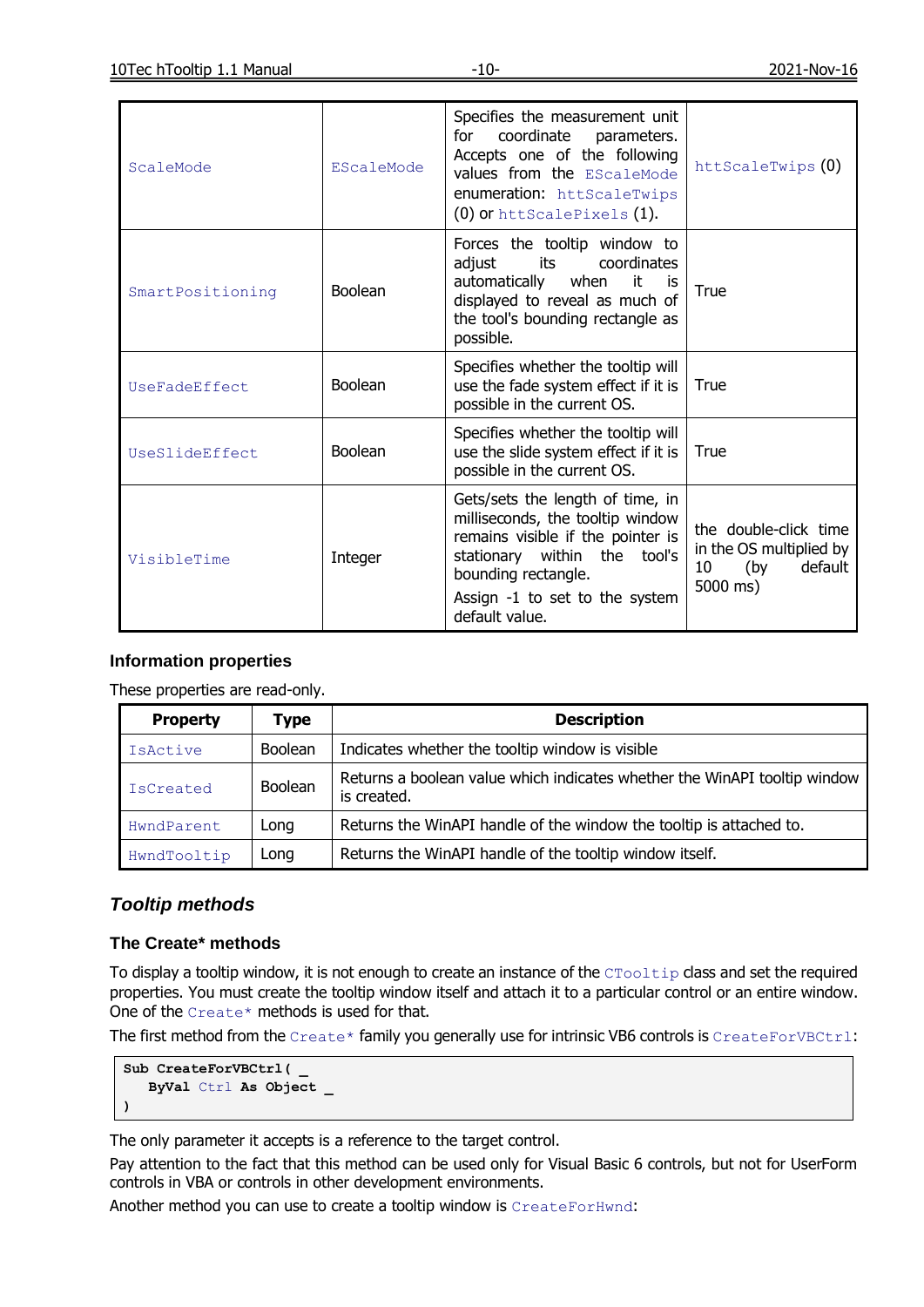```
Sub CreateForHwnd( _
    ByVal Hwnd As Long _
)
```
It accepts the WinAPI handle of the control or a whole window for which you create the tooltip window. This approach based on Hwnd is widely used if you create a tooltip window not from VB6 or VBA. It can be also used in VB6/VBA if you deal with a non-standard control that can return its WinAPI handle.

The last method from this triad is CreateForRect. It is helpful if you need to create a tooltip window not for an entire window or a control but only for its rectangular part. In this case you specify the coordinates of that rectangle inside the tool with the specified WinAPI handle:

```
Sub CreateForRect( _
    ByVal Hwnd As Long, _
    ByVal Left As Long, _
    ByVal Top As Long, _
    ByVal Width As Long, _
    ByVal Height As Long _
)
```
This feature can be helpful if you want to display a tooltip only when the mouse pointer hovers over a particular part of the control. For instance, the following statement is used to create a tooltip for a small square area inside the picture box named Picture1:

objTT.CreateForRect Picture1.hWnd, 0, 0, 90, 90

When you invoke the CreateForVBCtrl method, internally hTooltip invokes the CreateForHwnd or CreateForRect method. If the specified control has the WinAPI handle (the Hwnd property), CreateForHwnd is used. Otherwise the method determines the coordinates of the specified control on the form (or another parent control with WinAPI handle) and invokes the CreateForRect method with the corresponding parameters.

**Caution:** If you created the tooltip for a control with the CreateForRect method and the control can subsequently be resized or moved (for instance, when the form is resized), you need to recreate the tooltip accordingly to the new coordinates whenever the control is moved or resized. The same applies to the  $\text{CreateForward}$  method if it was invoked for a windowless control (without the  $Hwnd$  property – such as the Label, Shape or Image controls in Visual Basic).

If a tooltip window was created with the Create\* method and is still exists, the IsCreated property returns True.

#### <span id="page-11-0"></span>**The Destroy method**

You destroy the tooltip window created with the  $CTOOLtip$  class with this Destroy method:

**Sub Destroy()**

This method destroys only the tooltip window but not the instance of the CTooltip class you invoke it from. You can create and attach the same tooltip to another tool with one of the Create\* methods again after you've destroyed the tooltip window with Destroy.

The IsCreated property returns False for the tooltip object after you have issued its Destroy method.

#### <span id="page-11-1"></span>**The Show method**

You can display a display-on-demand tooltip with the Show method: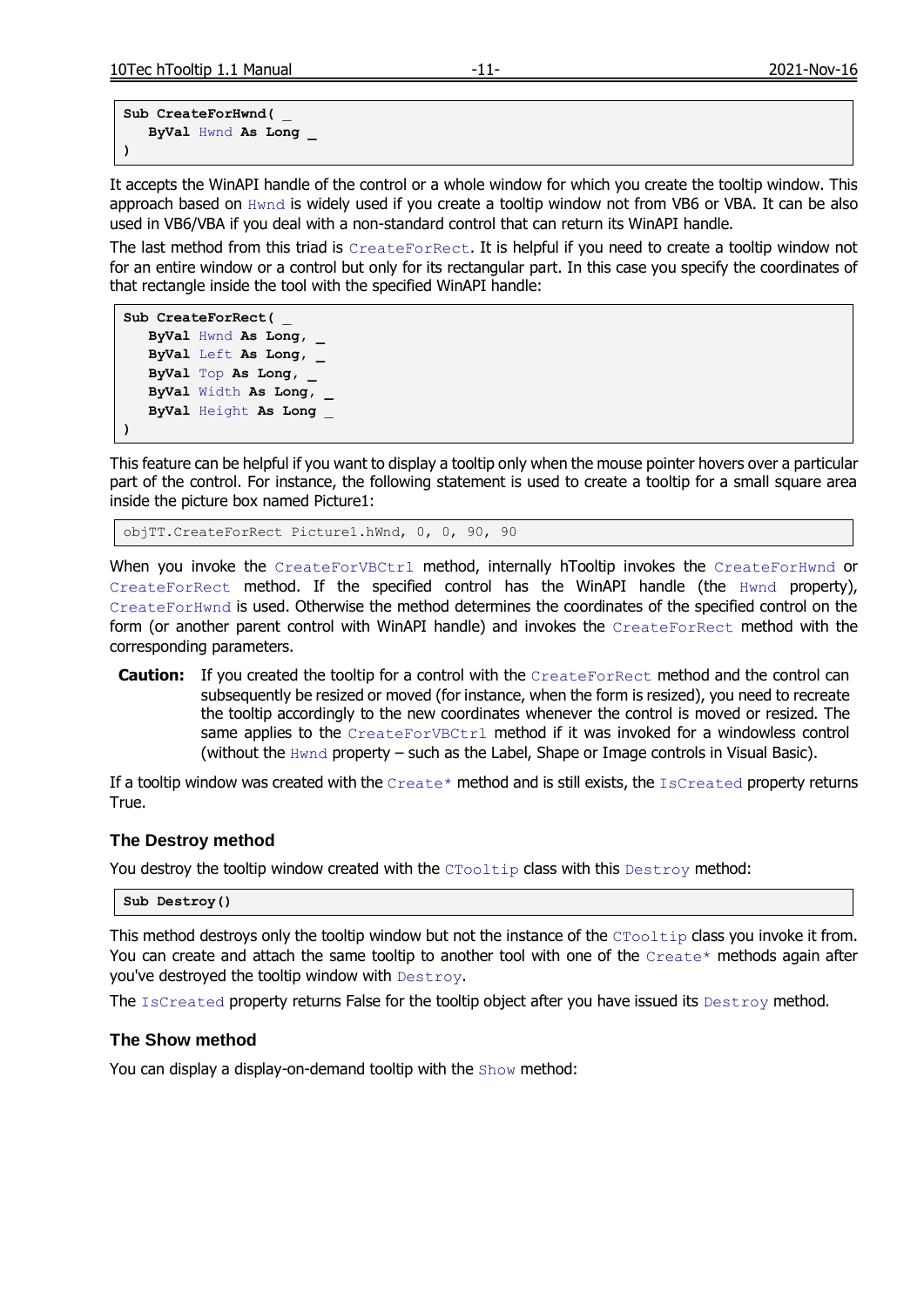```
Sub Show( _
   ByVal x As Long, _
    ByVal y As Long, _
    Optional ByVal NeverHide As Boolean = False _
)
```
The tooltip is displayed at the point specified with the  $x$  and  $y$  coordinates. The tooltip is automatically hidden after the period of time specified in the VisibleTime property unless you set the NeverHide optional parameter to True (or simply omit it).

If a tooltip window is already visible when you call the  $Show$  method, it remains visible and may be repositioned to the new location specified by the  $x$  and  $y$  arguments. This feature is often used to move the tooltip window when you implement tracking tooltips that trace the mouse pointer movement.

Note that this method works only for display-on-demand tooltips (the DisplayOnDemand property is set to True).

#### <span id="page-12-0"></span>**The Hide method**

In contrast to the Destroy method, Hide is used to hide the tooltip window if it's visible:

**Sub Hide()**

The method can be used to hide both a display-on-demand tooltip and a normal pop-up tooltip.

#### <span id="page-12-1"></span>**The SetAllMargins method**

You can specify additional indents inside the tooltip window with the MarginLeft, MarginRight, MarginTop and MarginBottom properties. In most cases these indents are equal, and the SetAllMargins method is used to set all these 4 properties to the same value:

```
Sub SetAllMargins( _
   ByVal MarginSize As Long _
)
```
#### <span id="page-12-2"></span>**The Supports function**

hTooltip is a handy wrapper for the native Windows tooltip functionality, and the provided functionality may depend on the version of Windows. For example, some features, such as the balloon tooltip style, may be unavailable in early versions of Windows like Windows 95 or 98. Fortunately, all hTooltip features are available starting from Windows XP. The [Compatibility](#page-23-0) section in this document specifies the hTooltip features that were not available in the older version of Windows.

If your app with hTooltip can be used in Windows 2000 or an earlier version of the OS, you can determine whether specific tooltip features are available with the Supports function:

```
Function Supports( _
    ByVal SupportedFeature As ESupportedFeatures _
) As Boolean
```
This function accepts an item from the ESupportedFeatures enumeration and returns a Boolean value indicating whether the corresponding feature is available. The ESupportedFeatures enumeration has two items, httSupportBalloonStyle (0) and httSupportTitleAndIcon (1), which correspond to the abilities to display balloon tooltips and to provide title and/or icon respectively. For instance, the following expression returns True if you can use balloon tooltips in your app:

```
objTT.Supports(httSupportBalloonStyle)
```
#### <span id="page-12-3"></span>**The InitWithPattern method**

The source code for this section is stored in the Tutorial  $7 -$  Tooltip patterns

If you create a large number of tooltips with similar properties, you can simplify your code and automate the process of initialization of your tooltips with tooltip patterns. Tooltip pattern is an object that stores the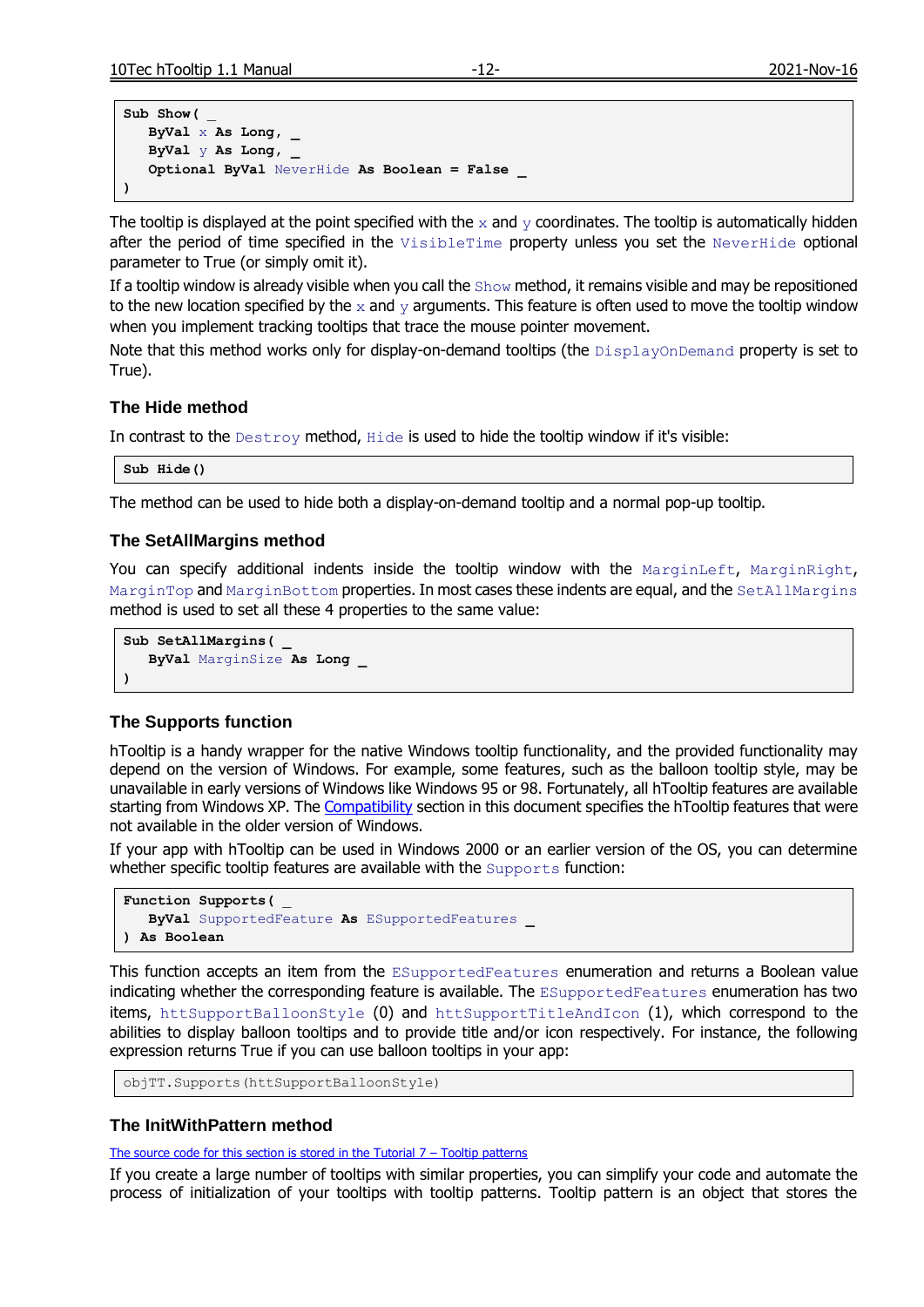properties of the tooltip but does not do any real work. In the hTooltip component a tooltip pattern is represented with the instance of the CTooltipPattern class, and the following InitWithPattern method is used to initialize the tooltip object with the values of the properties of the specified pattern:

```
Sub InitWithPattern( _
    ByVal TooltipPattern As CTooltipPattern _
)
```
For instance, you want to provide the same tooltip view and functionality for all controls in your form. Say you need to display white text on blue background in your tooltips, each tooltip must appear practically at the same time when the user places the mouse pointer inside a control (the DelayTime parameter should be 50ms) and the tooltip window should remain visible for 7 seconds. And in addition, each tooltip should have the balloon style and must be centered under the tool it is attached to.

To achieve this, we create the corresponding instance of the CTooltipPattern class in our code:

```
Dim objTTP As New CTooltipPattern
With objTTP
    .DelayTime = 50
    .VisibleTime = 7000
    .BackColor = vbBlue
    .ForeColor = vbWhite
    .Centered = True
    .Style = httStyleBalloon
End With
```
Let's assume we have two command buttons (Command1, Command2) and one text box (Text1) on our form, and we need to attach tooltips which are different in tooltip text to these controls. Then we simply use this pattern to initialize our tooltips:

```
Set objTT1 = New CTooltip
objTT1.InitWithPattern objTTP
objTT1.Text = "Command1"
objTT1.CreateForVBCtrl Command1
Set objTT2 = New CTooltip
objTT2.InitWithPattern objTTP
objTT2.Text = "Command2"
objTT2.CreateForVBCtrl Command2
Set objTT3 = New CTooltip
objTT3.InitWithPattern objTTP
objTT3.Text = "Text1"
objTT3.CreateForVBCtrl Text1
```
This code will be supported easily in the future too. See, if you need to change for example the DelayTime parameter for all your tips, you can simply do it in the pattern with one line of code.

#### <span id="page-13-0"></span>**The ShowAboutBox method**

In fact, this method does not do any tooltip-related work, it simply displays the About dialog that contains the information about the current version of the hTooltip component (such as the author, the version, etc.):

**Sub ShowAboutBox()**

#### <span id="page-13-1"></span>*Tooltip events*

#### <span id="page-13-2"></span>**The MouseEnter and MouseLeave events**

These are the only events raised by the  $CTOOLtip$  class. The  $MouseEnter$  event occurs when the mouse pointer enters the tool the tooltip is attached to, the MouseLeave one is triggered when the mouse pointer leaves the area occupied by the tool. Note that these events are fired properly even if the tool is a rectangle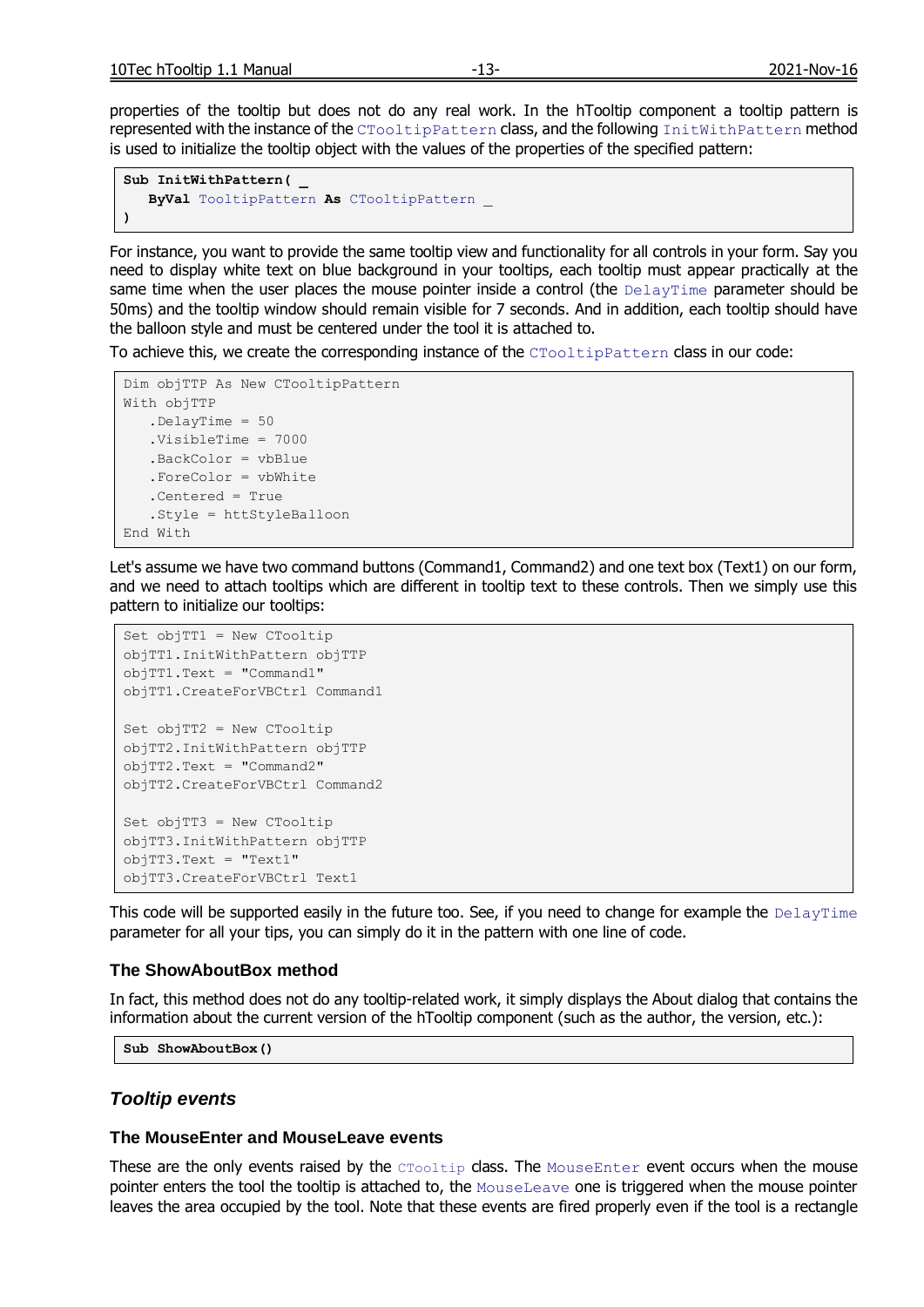inside a real control or an entire window (when the tooltip window was created with the CreateForRect method).

In some cases you need to set the MouseEnterOnCreation property of the CTooltip object to True to properly raise these events because of the internal window organization in Windows. It is required if (1) you create tooltips from the MouseMove event in your controls and (2) your form is cluttered with a large amount of controls which are placed next to each other. When you move the mouse pointer very fast over these controls, the MouseEnter and MouseLeave events may be missed for some controls in this scenario, and setting the MouseEnterOnCreation to True fixes this issue. In fact, the MouseEnter event is raised automatically when you invoke one of the Create\* methods, and after that the tooltip object 'knows' that it should check whether the mouse pointer leaves the tool's area in order to raise the MouseLeave event properly.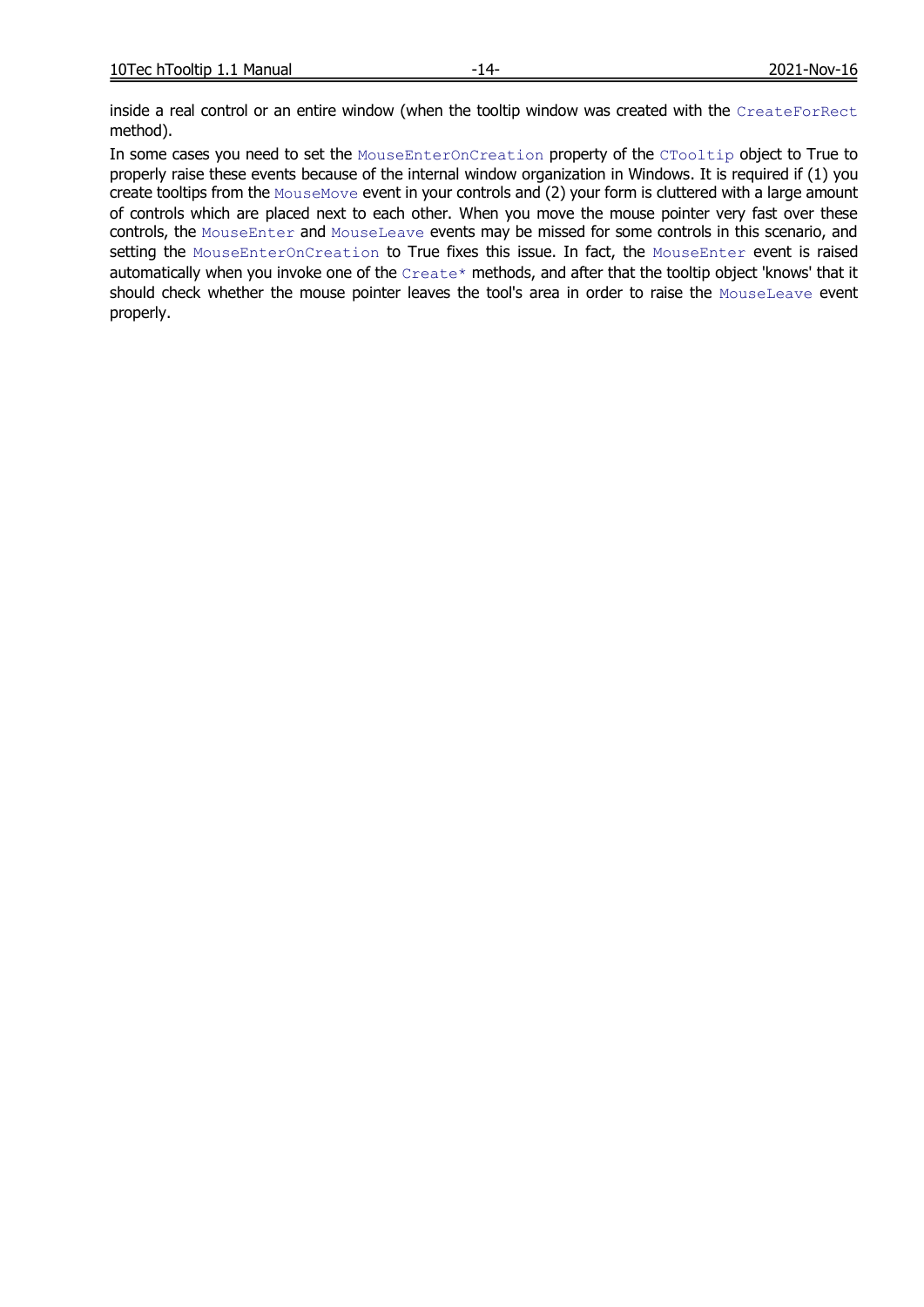# <span id="page-15-0"></span>**Advanced Topics**

## <span id="page-15-1"></span>*Multiline tooltips*

[The source code for this section is stored in the Tutorial 4 -](Tutorials/Tutorial%204%20-%20Multiline%20tooltip/) Multiline tooltip

You can create a multiline tooltip if you do the following:

- 1) Insert the CR (carriage return, the ASCII code is 13) and LF (line feed, the code is 10) characters into the tooltip text in the places where you need a new line of text.
- 2) Assign a value to the MaxWidth property. In this case the component breaks the tooltip text by itself trying to keep up the specified maximum width.

If required, both ways can be used for the same tooltip.

Below you see an example of a multiline tooltip created with the first way:

objTT.Text = "Tooltip text" & vbCrLf & "of two lines"

This setting creates the following tooltip with two lines of text:



NB: you can only create multiple lines in the tooltip's text, not in its title.

## <span id="page-15-2"></span>*Using tab stops*

hTooltip lets you create tabular formatted text using system tab stops. You specify tabulation in your text simply by inserting the TAB character (the ASCII code is 9).

Look at the following screenshot:



This tooltip can be created with the following code snippet:

```
objTT.Icon = httIconInfo
objTT.Style = httStyleBalloon
objTT.Title = "Louisiana"
objTT.Text = "Capital: " & vbTab & "Baton Rouge" & vbCrLf & _
    "Population: " & vbTab & "4 468 976"
```
# <span id="page-15-3"></span>*Setting tooltip font*

By default, hTooltip uses the default system tooltip font. Its  $_{\text{Font}}$  property is set to  $_{\text{Nothing}}$  by default to indicate this fact.

If you need to assign your own font to a tooltip, you first need to create an instance of the StdFont object and assign a reference to it to the  $\text{Font}$  property. After that you will be able to set the properties of your tooltip font.

Here is an example of how you can assign a new Tahoma bold 12pt font to your  $\circ$ biTT tooltip object: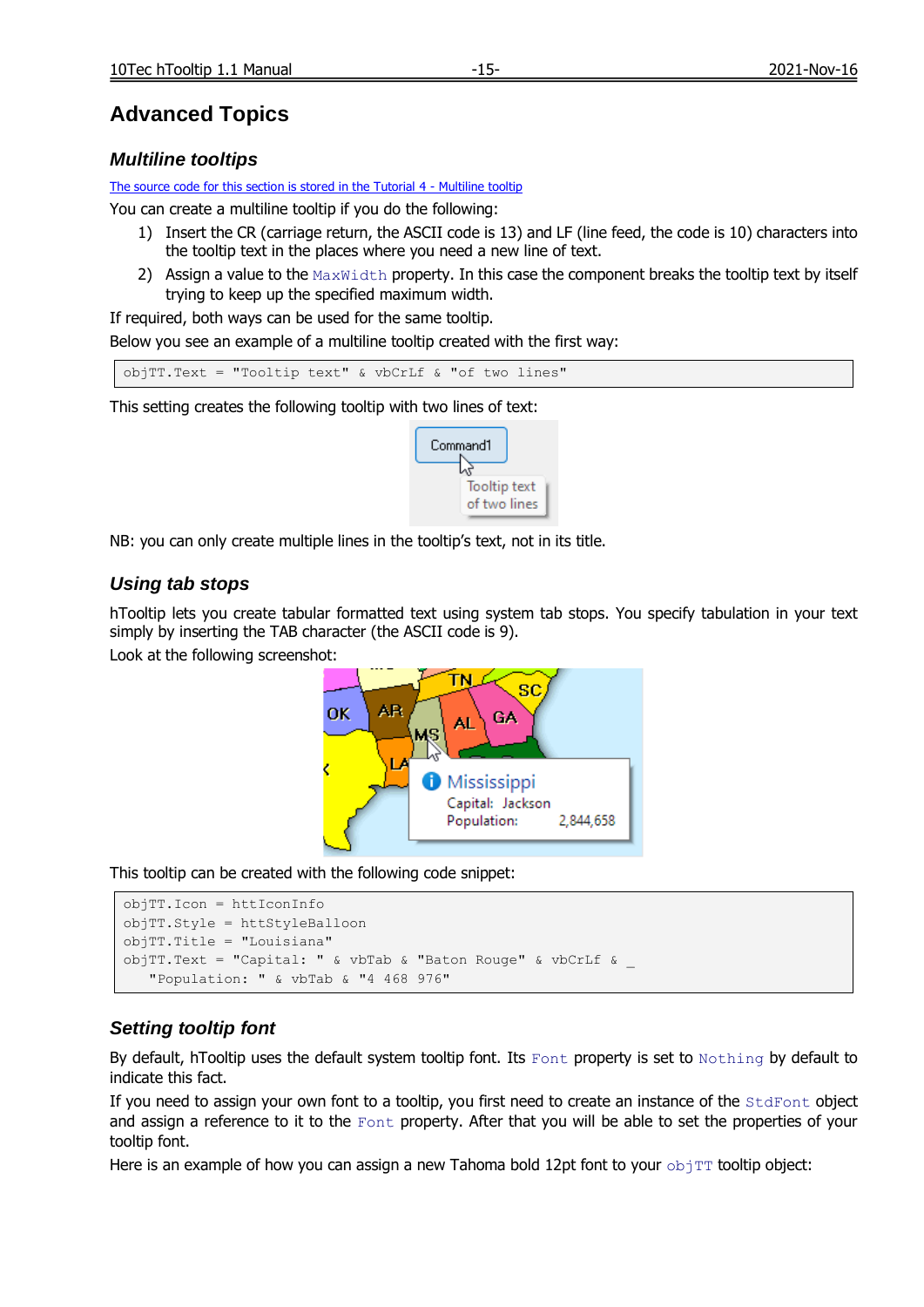```
Set objTT.Font = New StdFont
objTT.Font.Name = "Tahoma"
objTT.Font.Size = 12
objTT.Font.Bold = True
```
If you want to revert to the default system tooltip font, assign  $\text{Nothing}$  to the Font property:

```
Set objTT.Font = Nothing
```
## <span id="page-16-0"></span>*Using the MouseEnter/MouseLeave events*

[The source code for this section is stored in the Tutorial 3 -](Tutorials/Tutorial%203%20-%20MouseEnter%20&%20MouseLeave/) MouseEnter & MouseLeave

VB6 and VBA lack the MouseEnter/MouseLeave events for their controls. You can emulate these events in your code by processing standard mouse events like MouseMove. You must do it for the control, the form it is placed on, and other controls on the form (if any). You must also write a lot of additional code that detects whether the control is overlapped by another control or even another app, but it is a hard and tedious work in the general case.

The CTooltip class provides you with a simplest way to get these events. When you create a tooltip for a control, the corresponding instance of the  $CTOOLtip$  class already fires these events – you simply need to handle them if you need it.

Let's consider an example in which we display a status bar message in a form when the mouse pointer enters and leaves the area occupied by a Label control:



As always, let's declare a tooltip object in the form module. Notice that now we should do it with the WithEvents keyword as we are going to process events:

Private WithEvents objTT As CTooltip

The next step is to create the corresponding instance of the  $CTOOLtip$  class and set its properties:

```
Private Sub Form_Load()
    Set objTT = New CTooltip
    With objTT
       .Title = "Tooltip title"
       .Text = "Tooltip text."
    End With
    objTT.CreateForVBCtrl Label1
End Sub
```
And finally we write the event handlers for the MouseEnter and MouseLeave events: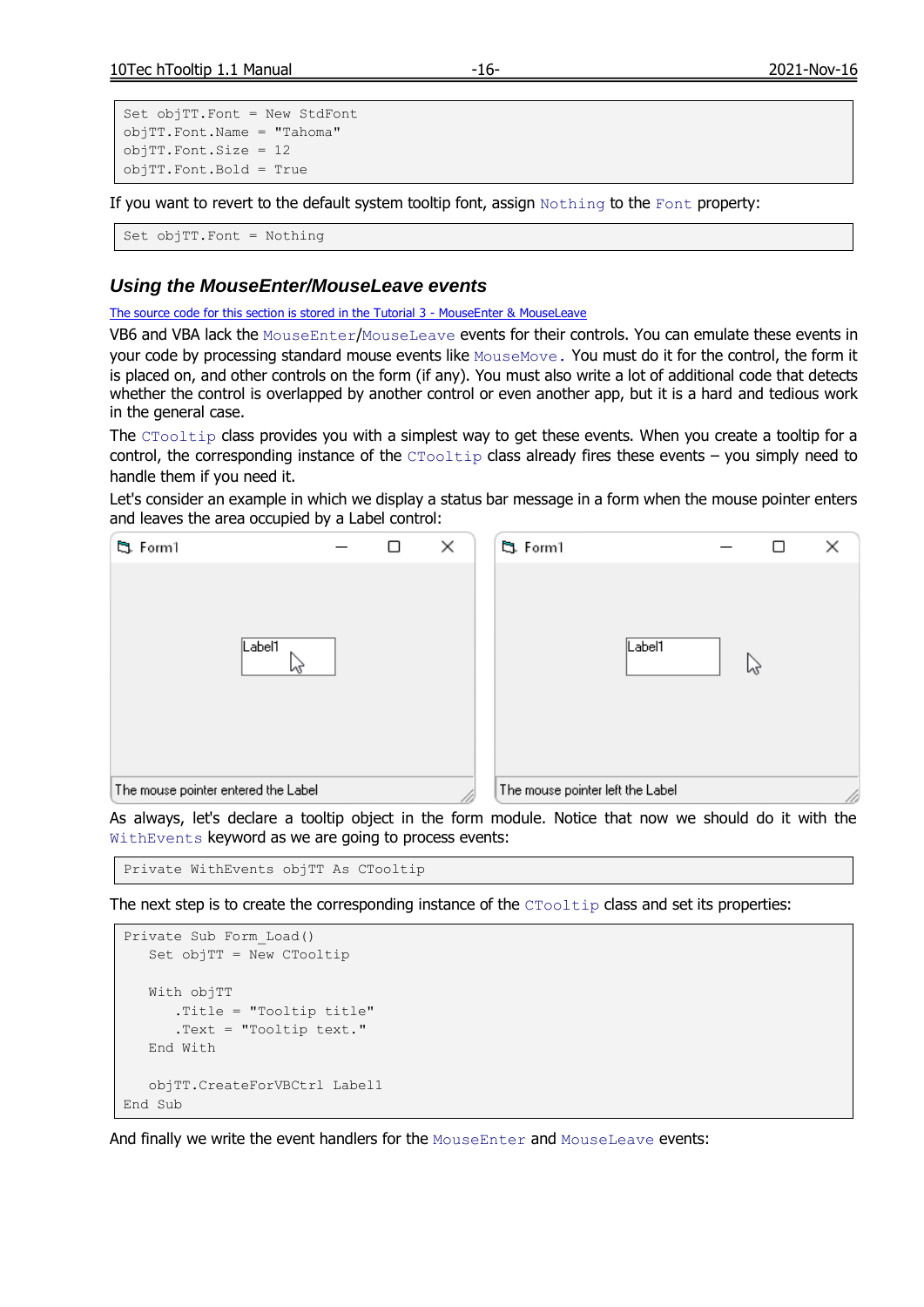```
Private Sub objTT_MouseEnter()
    StatusBar1.SimpleText = "The mouse pointer entered the Label"
End Sub
Private Sub objTT_MouseLeave()
    StatusBar1.SimpleText = "The mouse pointer left the Label"
End Sub
```
That's all. Launch the project and see  $-$  it works.

With the hTooltip component, you can even use the MouseEnter and MouseLeave events without displaying a tooltip. Remove the  $W$ ith statement in the code above in which we set up the tooltip (if you leave the Text property empty, the tooltip never appears):

```
Private Sub Form_Load()
    Set objTT = New CTooltip
    objTT.CreateForVBCtrl Label1
End Sub
```
And you will see that the MouseEnter/MouseLeave events still works!

## <span id="page-17-0"></span>*Creating and displaying tooltips dynamically*

#### <span id="page-17-1"></span>**Scenario #1: A huge number of objects**

The source code for this section is stored in the Tutorial  $5 -$  Dynamic tooltips

In this scenario you need to display a lot of typical tooltips for a large amount of objects in your code. Sometimes, the total number of these objects is even not known beforehand because they are created dynamically. The hTooltip component can also greatly simplify this task. You can create one instance of the CTooltip class in your code and dynamically assign it to each object when the mouse pointer hovers over the object.

Let's place several labels on a form and display a tooltip with the name of the label under the mouse pointer when the pointer hovers over one of our labels:



First, create a control array from our labels with the name LabelArray. Then declare our tooltip object and initialize it: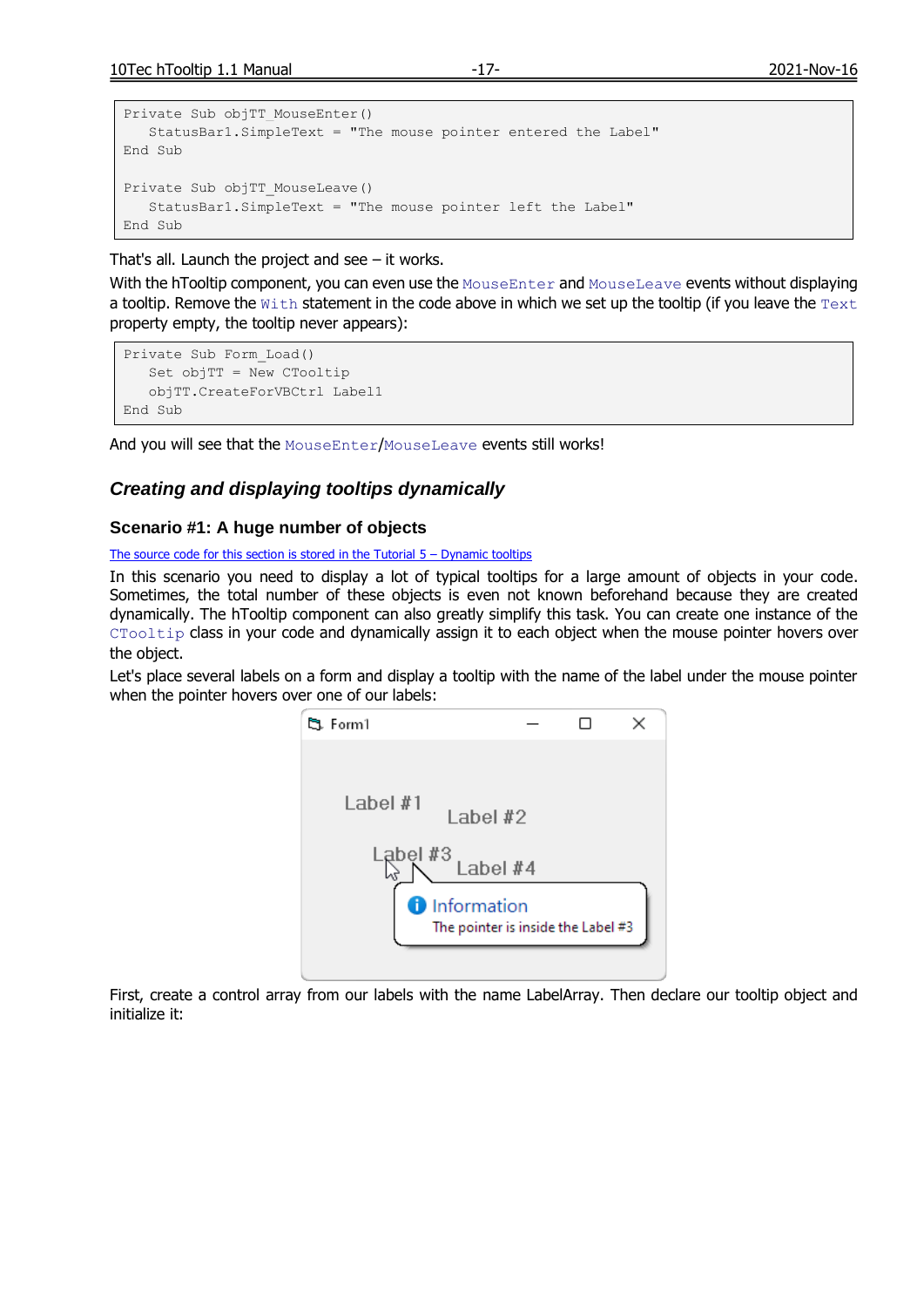```
Private WithEvents objTT As CTooltip
Private Sub Form_Load()
   Set objTT = New CTooltip
    objTT.Title = "Information"
    objTT.Style = httStyleBalloon
    objTT.Icon = httIconInfo
    objTT.DisplayOnDemand = True
    objTT.MouseEnterOnCreation = True
End Sub
```
Pay attention to the fact that we do not create a real tooltip window and attach it to any control. We do it later in the MouseMove event for our labels:

```
Private Sub LabelArray_MouseMove(Index As Integer, Button As Integer,
      Shift As Integer, X As Single, Y As Single)
    If Not objTT.IsCreated Then
      objTT.Text = "The pointer is inside the " & LabelArray(Index)
       objTT.CreateForVBCtrl LabelArray(Index)
       objTT.Show LabelArray(Index).Width / 2, LabelArray(Index).Height * 0.8, True
   End If
End Sub
```
And we also need to hide the displayed tooltip when the mouse pointer left the tool. The best place to do it is the MouseLeave event of the CTooltip class:

```
Private Sub objTT_MouseLeave()
   objTT.Destroy
End Sub
```
Some remarks to the code.

- 1. The MouseMove event can be raised several times for a Label, but we display the tooltip only once when the pointer enters the Label's area. We check whether the tooltip window is created in the MouseMove event with the IsCreated property. When the pointer leaves the Label's area, we destroy the tooltip window with the Destroy method. The method destroys only the tooltip window but not the entire tooltip object, and the IsCreated property returns False after that.
- 2. The tooltip remains visible until you move the mouse pointer outside the Label's area. This is possible due to the NeverHide parameter of the Show method we set to True. If we did not do this, this parameter would be set to False by default, and the tooltip would have disappeared after the period of time specified in the VisibleTime property.
- 3. When we initialize the tooltip, we set the MouseEnterOnCreation property to True. It is not required in our sample when we have several objects, but if you deal with a large number of objects, the MouseEnter/MouseLeave events may not be fired properly if you move the mouse very fast over your objects (due to the internal organization of the operating system). Setting the MouseEnterOnCreation property to True causes the CTooltip class to raise the MouseEnter event automatically when you create the tooltip window with the  $\text{Create*}$  method and the MouseLeave event is also fired properly in this case in the future.

#### <span id="page-18-0"></span>**Scenario #2: Tracking tooltips**

[The source code for this section is stored in the Tutorial 6 -](Tutorials/Tutorial%206%20-%20Tracking%20tooltips/) Tracking tooltips

With hTooltip you can implement so-called tracking tooltips that 'track' the mouse pointer (the tooltip follows it). The tooltip text can also be changed while the tooltip is moving. As an example, let's implement with hTooltip the application in which we display the coordinates of the mouse inside a form using our own multiline tooltip: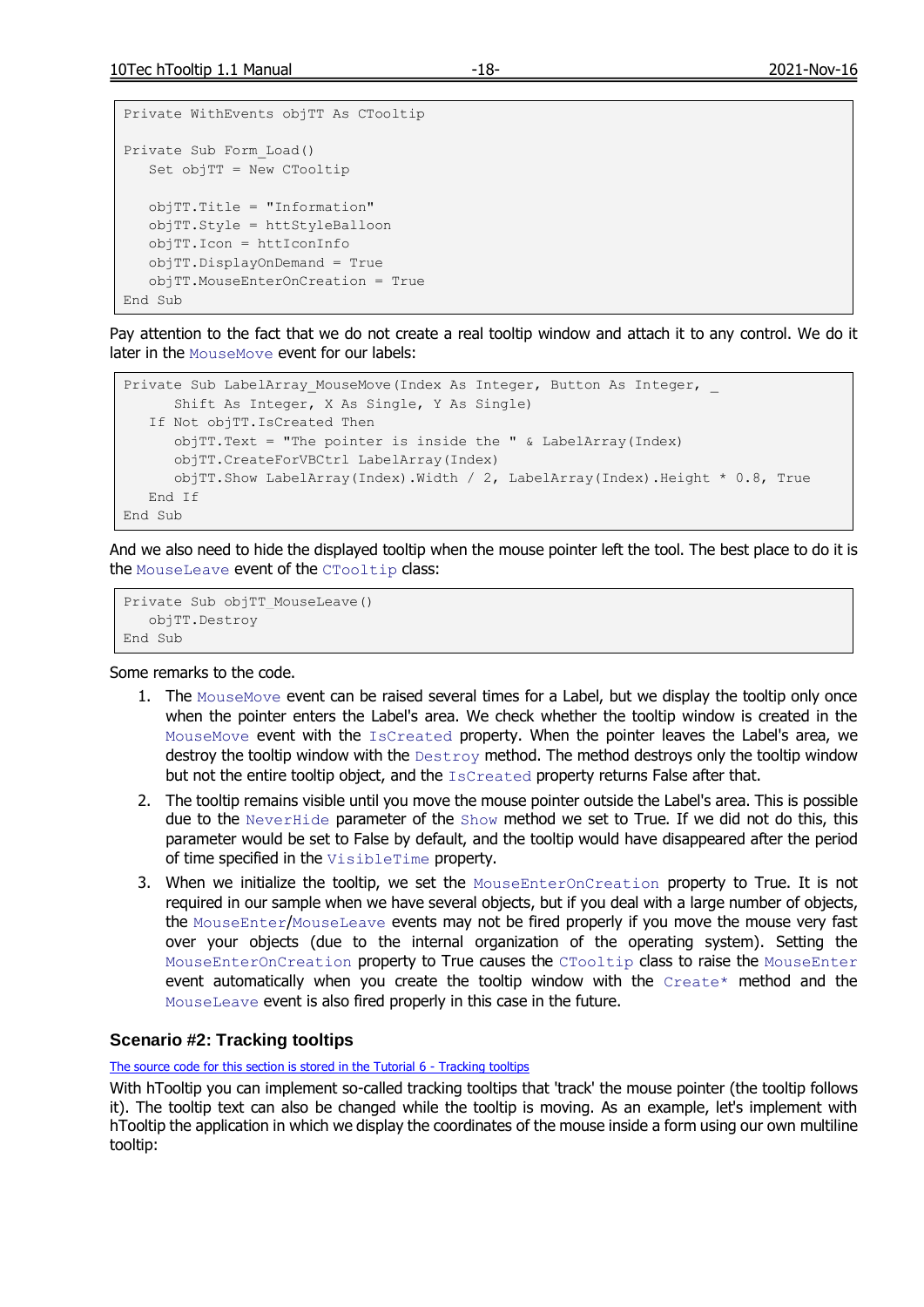

First, we create the tooltip object and initialize it:

```
Private WithEvents objTT As CTooltip
Private Sub Form_Load()
   Set objTT = New CTooltip
    objTT.DisplayOnDemand = True
    objTT.SmartPositioning = False
    objTT.CreateForHwnd Me.hWnd
End Sub
```
Note that we create the tooltip for the entire form using the form's API handle and the CreateForHwnd method of CTooltip.

Then we simply display our tooltip just below the mouse pointer and hide the tooltip when the pointer is out of the form (notice the default measurement unit for a form in VB6 – twips):

```
Private Sub Form MouseMove(Button As Integer, Shift As Integer, X As Single, Y As
Single)
  objTT.Text = "X: " & X & wbCrLf & wY: " & Y objTT.Show X, Y + 330, True
End Sub
Private Sub objTT_MouseLeave()
   objTT.Hide
End Sub
```
The same technique can be applied to any intrinsic control, not just to the whole form.

Note that we hide the tooltip with the Hide method, not Destroy. In the latter case the tooltip window would be destroyed, and we would need to recreate it again each time in the MouseMove event with the CreateForHwnd method.

We also turn off smart positioning for our tooltip with the SmartPositioning property. Otherwise the tooltip would be displayed near the form as smart positioning tries to position the tooltip window to not overlap the window it is attached to: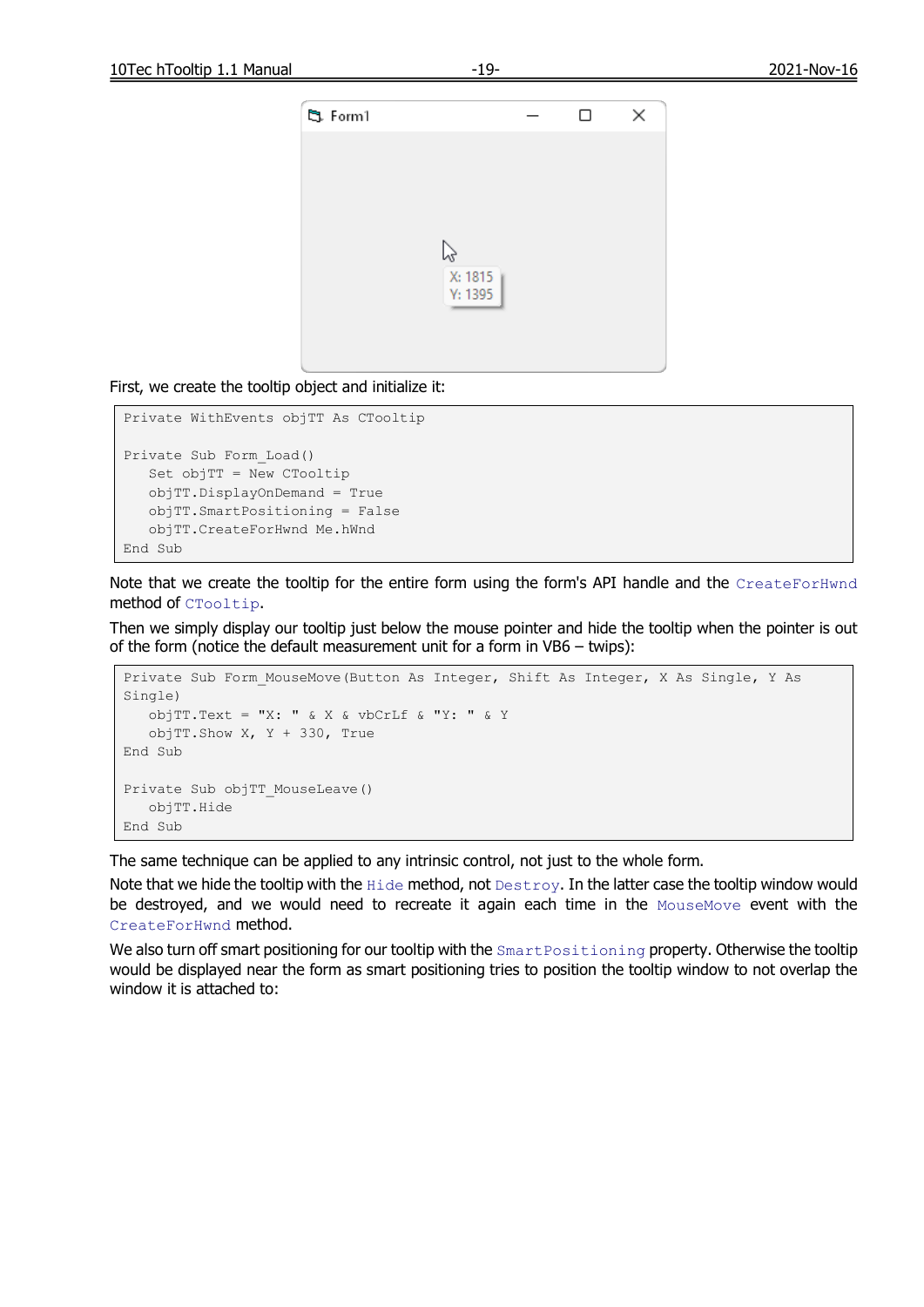

#### <span id="page-20-0"></span>*The ScaleMode property*

To simplify your programming in VB6, hTooltip uses twips as the default measurement unit because this is the default measurement unit in VB6. 'Twip' is a screen-independent unit used to ensure that placement and proportion of screen elements in your screen application are the same on all display systems. A twip is a unit of screen measurement equal to 1/20 of a printer's point. There are approximately 1440 twips to a logical inch or 567 twips to a logical centimetre (the length of a screen item measuring one inch or one centimetre when printed). In most cases, when you use the standard screen resolution in Windows (96 DPI, dots per inch), 1 pixel equals 15 twips.

But if you use hTooltip in another development environment, the measurement unit will in all likelihood be the pixel (FYI: you can also select this measurement unit for your forms in VB6). You must factor this in if you deal with coordinates in some hTooltip methods, such as Show or CreateForRect. In this case the CTooltip and CTooltipPattern classes provide you with the ScaleMode property you should set to 'pixels' (EScaleMode.httScalePixels in VB6/VBA or simply 1 in other development environments).

For instance, the following Visual FoxPro code creates a balloon tooltip for the command button COMMAND1. Note that we set the ScaleMode property to 'pixels':

```
PUBLIC objHTT
objHTT = CREATEOBJECT("hTT110_10Tec.CTooltip")
objHTT.Text = "It is a real balloon tooltip"
objHTT.Title = "Balloon tooltip"
objHTT.Icon = 1
objHTT.Style = 1
objHTT.ScaleMode = 1
objHTT.CreateForRect(THISFORM.HWnd, THISFORM.COMMAND1.Left, THISFORM.COMMAND1.Top, 
THISFORM.COMMAND1.Width, THISFORM.COMMAND1.Height)
```
#### <span id="page-20-1"></span>*Setting DelayTime and VisibleTime to system defaults*

You can assign -1 or any other negative value to the  $DelayTime$  or  $VisibleTime$  property to set the value of the property to the corresponding system default value. Note that after such an assignment the property returns a positive value in milliseconds that is in effect.

These properties of a tooltip pattern object (the instance of the CTooltipPattern class) are set to -1 by default. This causes any real tooltip object (the  $CTOOLtip$  class) to use the system default values as well.

#### <span id="page-20-2"></span>*Tooltip patterns and the DefaultTooltip global object*

The first sample for this section is stored in the Tutorial  $7 -$  Tooltip patterns

The second [sample code for this section is stored in the Tutorial 8 -](Tutorials/Tutorial%208%20-%20The%20DefaultTooltip%20object/) The DefaultTooltip object

We have already described how you can simplify your work with the InitWithPattern method and tooltip patterns when you create a bunch of tooltips of the same kind (see the section devoted to this method). In VB6 and VBA in Microsoft Office you can even simplify coding even more using the DefaultTooltip global object.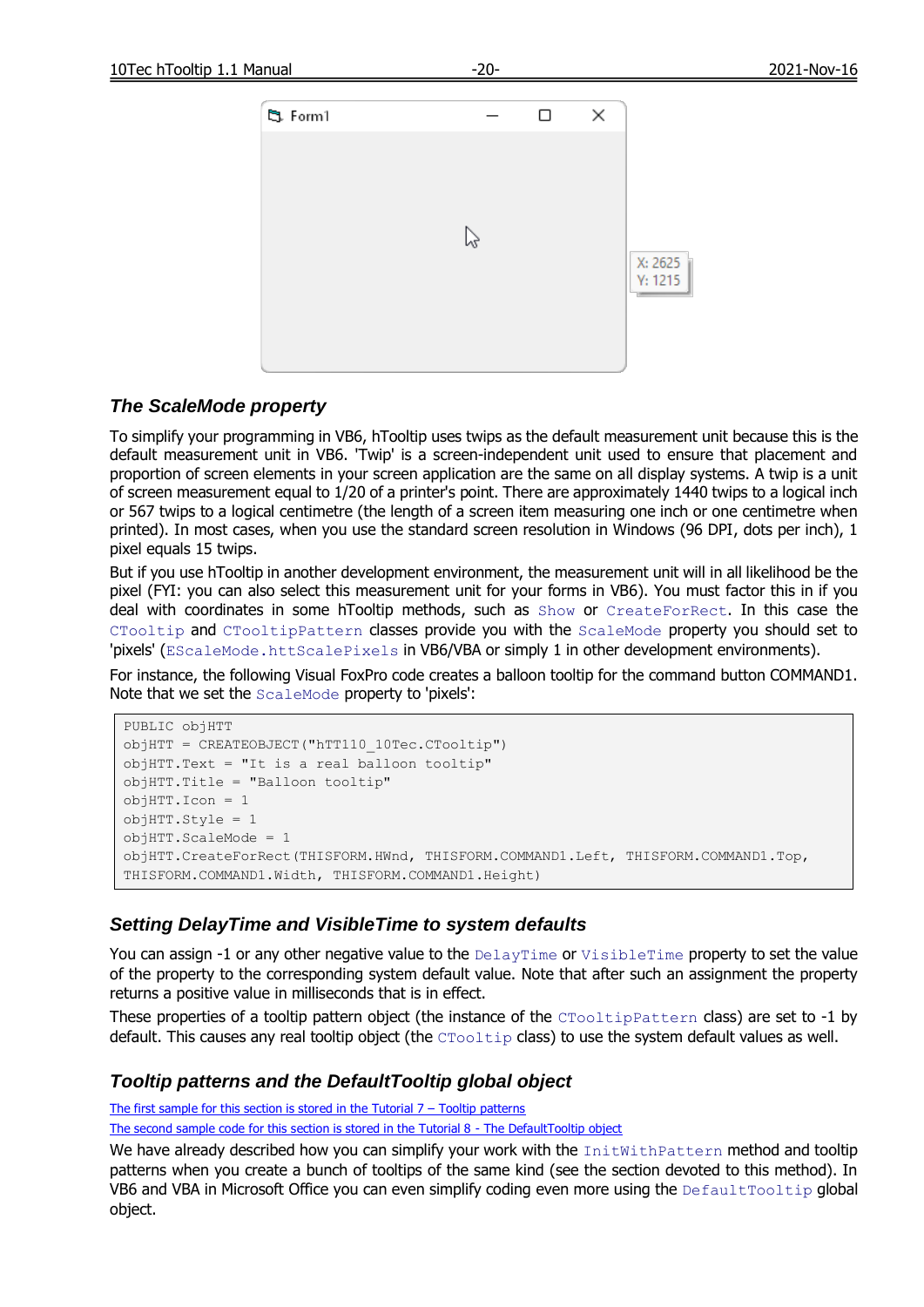The DefaultTooltip object is implemented by the hTooltip library and can be used anywhere in your VB6/VBA code without preliminary declaration as it is a global object. When you set the reference to the hTooltip DLL, the DefaultTooltip object appears in the IntelliSense list and is used in your code as if it were an intrinsic object.

The DefaultTooltip object has the CTooltipPattern type (like tooltip patterns) and in fact it stores the default values for the properties of the tooltip objects you create in your code (the instances of the  $C_{\text{Tooltip}}$ class).

Let us demonstrate how the code from the first sample (in which we demonstrate the InitWithPattern method) is simplified with the  $Definition$   $Definition$  object. Here is the part of the original code:

```
Dim objTTP As New CTooltipPattern
With objTTP
    .DelayTime = 50
    .VisibleTime = 7000
    .BackColor = vbBlue
    .ForeColor = vbWhite
    .Centered = True
   .Style = httStyleBalloon
End With
Set objTT1 = New CTooltip
objTT1.InitWithPattern objTTP
objTT1.Text = "Command1"
objTT1.CreateForVBCtrl Command1
Set objTT2 = New CTooltip
objTT2.InitWithPattern objTTP
objTT2.Text = "Command2"
objTT2.CreateForVBCtrl Command2
```
We can avoid creating the tooltip pattern and issuing the InitWithPattern method if we set the required global tooltip properties through the DefaultTooltip object:

```
With DefaultTooltip
   .DelayTime = 50
    .VisibleTime = 7000
    .BackColor = vbBlue
    .ForeColor = vbWhite
    .Centered = True
   .Style = httStyleBalloon
End With
Set objTT1 = New CTooltip
objTT1.Text = "Command1"
objTT1.CreateForVBCtrl Command1
Set objTT2 = New CTooltip
objTT2.Text = "Command2"
objTT2.CreateForVBCtrl Command2
```
Be careful when changing the properties of  $Definition$   $DefaultTo orbit$  as it will affect all the tooltips you subsequently create in your code. The second sample for this section demonstrates how the settings made in the DefaultTooltip object in one form have an effect in the other form displayed from the first one.

Notice also that the DefaultTooltip object stores the settings which are COPIED each time to a new tooltip object when you create one. These are not the global settings you can change in one statement for all the tooltips you currently have,  $Definition$  is only a pattern, and its properties are copied by hTooltip internally to each new instance of  $CTOOLtip$  when you create it.

The DefaultTooltip object implements only one method  $-$  Reset: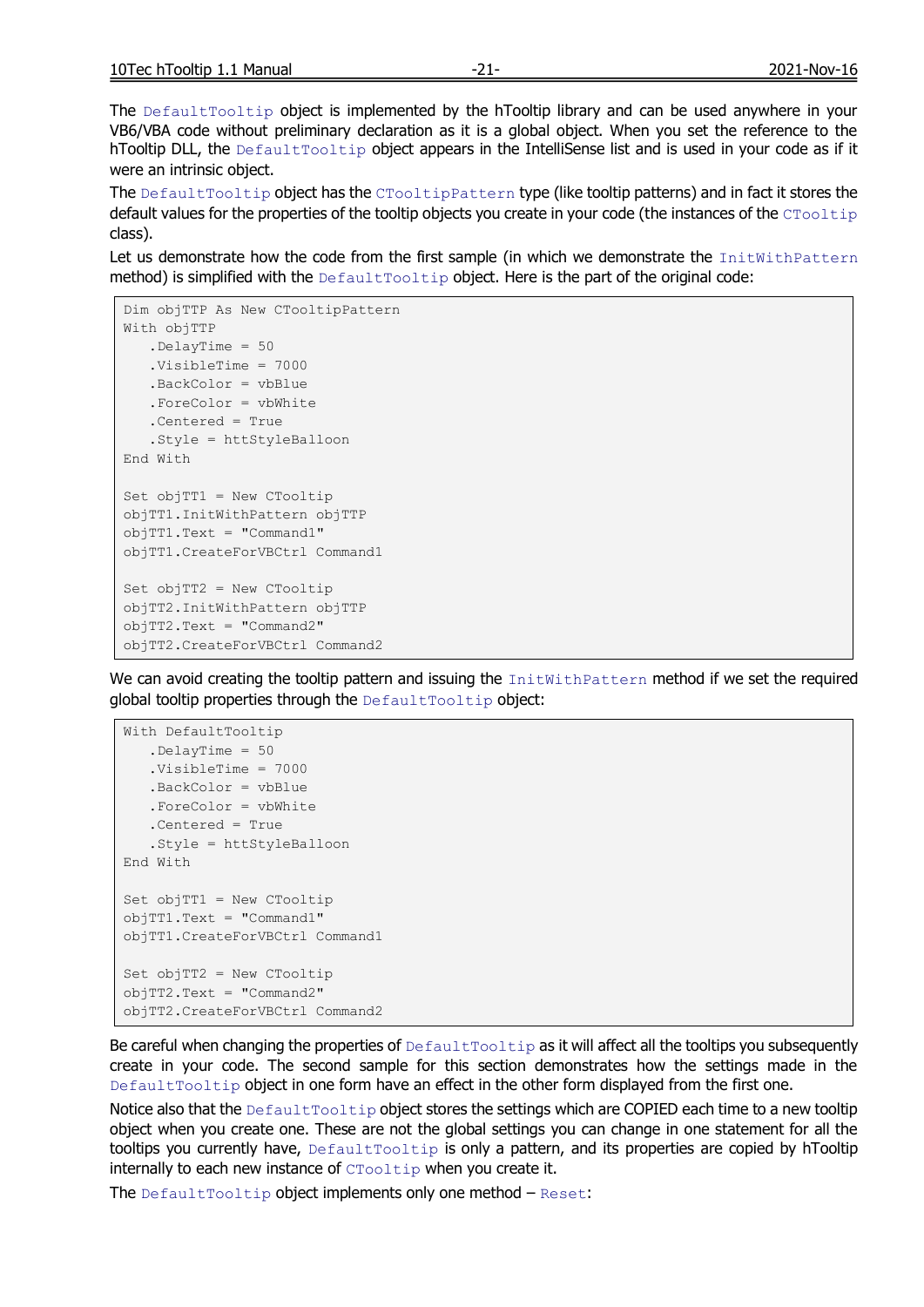| 10Tec<br>a Tooltip <sup>1</sup><br>Manual<br>. | -<br>. -<br>-- | $\cdots$<br>. W<br>.<br>ZUZI:<br>- TO |
|------------------------------------------------|----------------|---------------------------------------|
|                                                |                |                                       |

**Sub Reset()**

This method is used to reset the properties of this object to their default values. These default values correspond to the default values of tooltip parameters in the operating system.

#### <span id="page-22-0"></span>*The hTooltip ProgID and late binding*

hTooltip like any other COM object has its own ProgID (program identifier), and you can use it in your code to create the instances of the hTooltip classes. This approach is especially useful if your development environment supports only late binding for COM objects or you want to use late binding to work with the hTooltip component for some reasons. Late binding can also be used to work with different versions of the hTooltip component simultaneously in the same app.

The ProgID for the described version of hTooltip is 'hTT110\_10Tec'. Thus, the full ProgID for the CTooltip class is 'hTT110\_10Tec.CTooltip'. This ProgID is used, for instance, in Visual FoxPro code when you need to create a tooltip for the entire form:

```
PUBLIC objHTT
objHTT = CREATEOBJECT("hTT110_10Tec.CTooltip")
objHTT.Text = "It is a real balloon tooltip"
objHTT.Style = 1 && httStyleBalloon
objHTT.CreateForHwnd(THISFORM.HWnd)
```
Here is the equivalent code in Visual Basic:

```
Private objTT As Object
Private Sub Form_Load()
  Set objTT = CreateObject("hTT110 10Tec.CTooltip")
   objTT.Text = "It is a real balloon tooltip"
   objTT.Style = 1 ' httStyleBalloon
   objTT.CreateForHwnd Me.hWnd
End Sub
```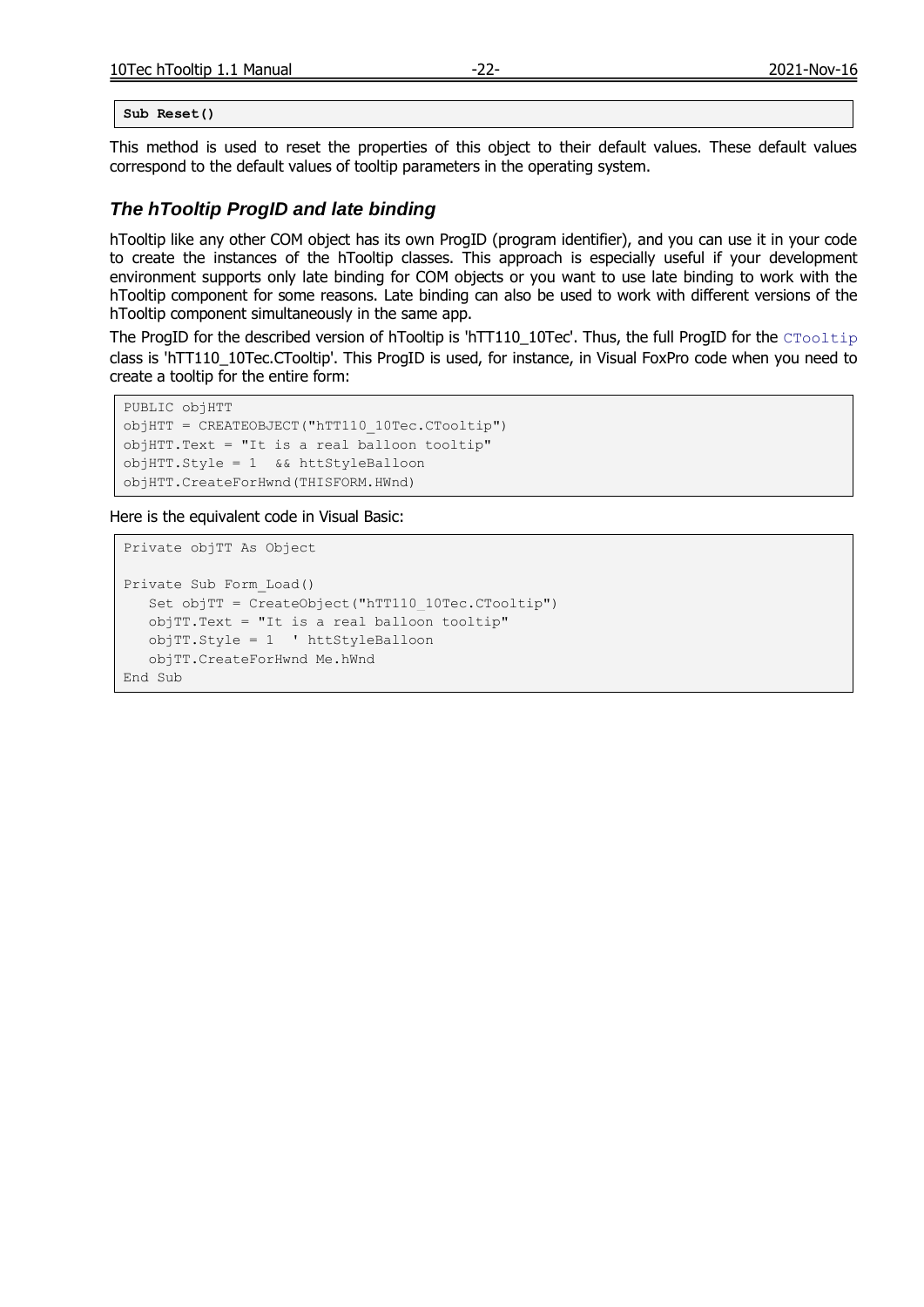# <span id="page-23-0"></span>**Compatibility Info**

## <span id="page-23-1"></span>*Windows visual styles support*

#### [The source code for this section is stored in the Tutorial 9 -](Tutorials/Tutorial%209%20-%20Windows%20visual%20styles/) Windows visual styles

The tooltips created with the hTooltip component are automatically rendered using the current Windows visual style if visual styles are enabled in your application. The main differences you can notice in tooltips when visual styles are turned on are the beautiful shadow behind the tooltip window and a more attractive, not denticulated, system icon. The tooltip window also appears using a fade-in effect. Compare the following two pictures of the same tooltip when visual styles are turned off and on:



Microsoft Office VBA provides built-in visual styles support in Microsoft Office since 2019. For other development environments, including Visual Basic 6, you must enable support for visual styles manually if the development environment does not provide this support out of the box.

There are several approaches how you can enable visual styles in your VB6 applications. One of them is implemented in the accompanying sample project. In a nutshell, we incorporated a special resource file into the VB6 project and enabled visual styles by initializing the Common Controls library with the InitCommonControls WinAPI function:

```
Private Declare Sub InitCommonControls Lib "comctl32.dll" ()
Private Declare Function LoadLibrary Lib "kernel32" Alias "LoadLibraryA" ( _
     ByVal lpLibFileName As String) As Long
Private Declare Function FreeLibrary Lib "kernel32" ( _
   ByVal hLibModule As Long) As Long
Private m_hMod As Long
Private Sub Form_Initialize()
  m hMod = LoadLibrary("shell32.dll")
   InitCommonControls
End Sub
Private Sub Form_Unload(Cancel As Integer)
    ' unload shell32.dll - used only to turn on using visual styles
   FreeLibrary m_hMod
End Sub
```
Notice that visual styles work only if you launch a compiled exe but not in the VB6 IDE as this IDE does not support them.

## <span id="page-23-2"></span>*hTooltip features and the Windows Common Controls library*

The tooltip features encapsulated in the hTooltip component rely on the Common Controls library (ComCtl32.dll) included in each version of Microsoft Windows. Depending on the version of this library, some features may not work.

Fortunately, practically all the tooltip features you can access through the hTooltip component are implemented by the version 5.80 of the Common Controls, and this version of the DLL is included in Windows 98 Second Edition and Windows 2000 or redistributed with Internet Explorer 5.0. If you have a later version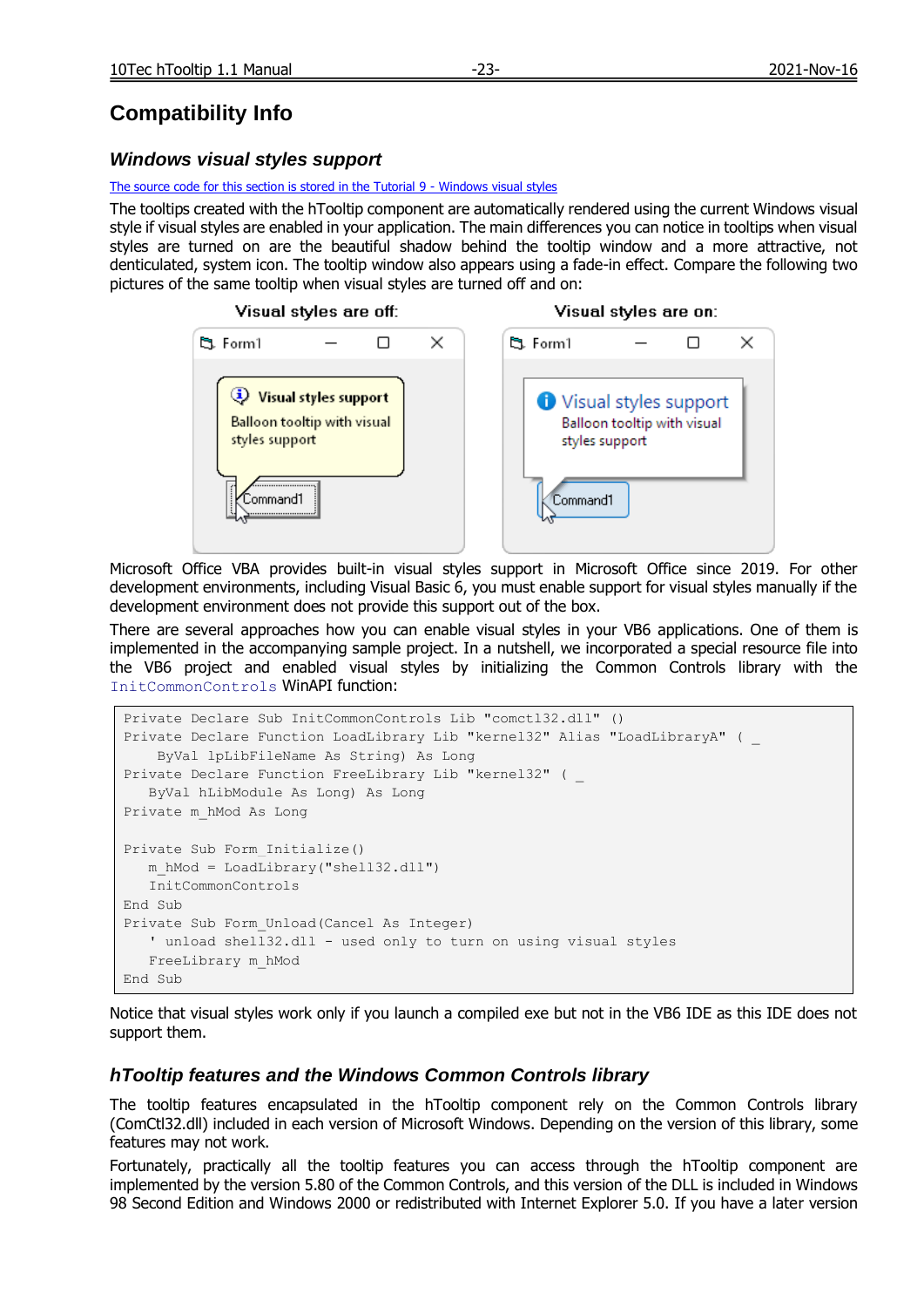of Microsoft Windows or IE, the corresponding later version of ComCtl32.DLL is installed on your system, and of course, due to backward compatibility, all the tooltip features will work as well.

The following table lists the main hTooltip features and the versions of Windows and ComCtl32.dll they are rely on:

| <b>Feature</b>              | <b>hTooltip Members</b>                                               | <b>ComCtl</b> | <b>Comes with</b>                                                                                                                                                                                         |
|-----------------------------|-----------------------------------------------------------------------|---------------|-----------------------------------------------------------------------------------------------------------------------------------------------------------------------------------------------------------|
|                             | ComCtl32.dll v5.80                                                    |               |                                                                                                                                                                                                           |
| Balloon style               | Property: Style                                                       |               | IE: 5                                                                                                                                                                                                     |
| Title                       | Property: Title                                                       | 5.80          | <b>Win9X: 98SE</b>                                                                                                                                                                                        |
| Icon<br>(only if has title) | Property: Icon                                                        |               | <b>WinNT: 2000</b><br>(but not originally in Windows<br>95,98/Windows NT 4.0)                                                                                                                             |
|                             | ComCtl32.dll v5.80 and MS Windows 98/2000                             |               |                                                                                                                                                                                                           |
| Slide effect                | Property: UseSlideEffect                                              | 5.80          | The sliding ToolTip animation is<br>available on Windows 98 and<br>Windows 2000 systems. This<br>effect cannot be used on earlier<br>systems.<br>The effect works<br>only<br>for<br>rectangular tooltips. |
| Fade effect                 | Property: UseFadeEffect                                               | 5.80          | The fading ToolTip animation is<br>available on Windows 98 and<br>Windows 2000 systems. This<br>effect cannot be used on earlier<br>systems.<br>The effect works<br>only<br>for<br>rectangular tooltips.  |
|                             | ComCtl32.dll v4.70                                                    |               |                                                                                                                                                                                                           |
| Display on demand           | Property: DisplayOnDemand<br>Method: Show                             |               |                                                                                                                                                                                                           |
| Margins changing            | Properties:<br>Margin{Left Top Right Bottom}<br>Method: SetAllMargins | 4.70          | IE: 3<br>Win9x: Win95 OSR2<br><b>WinNT: 4.0</b>                                                                                                                                                           |
| Max width                   | Property: MaxWidth                                                    |               |                                                                                                                                                                                                           |
| Smart positioning           | <b>Property:</b> SmartPositioning                                     |               |                                                                                                                                                                                                           |

The Supports function of the CTooltip class allows you to determine whether some of these features are available in the current environment.

## <span id="page-24-0"></span>*Balloon tips availability*

Balloon tips can be disabled in the Windows OS even if the system supports them. Although this setting cannot be changed in the Windows OS's system settings, it can be switched using any registry editor app or with many 3rd-party system tweakers. Sometimes this option is also called 'system tray balloons' in those apps. Actually all balloon tooltips in the system are suppressed when you turn this option off.

If hTooltip balloon tips are not displayed at all, check the following registry key:

HKEY\_CURRENT\_USER\Software\Microsoft\Windows\CurrentVersion\Explorer\Advanced

If it contains the EnableBalloonTips DWORD value set to 0, balloon tooltips are disabled in your system. To enable them, set EnableBalloonTips to 1 or even remove this value from the registry. You should restart your application to see the effect of this setting change.